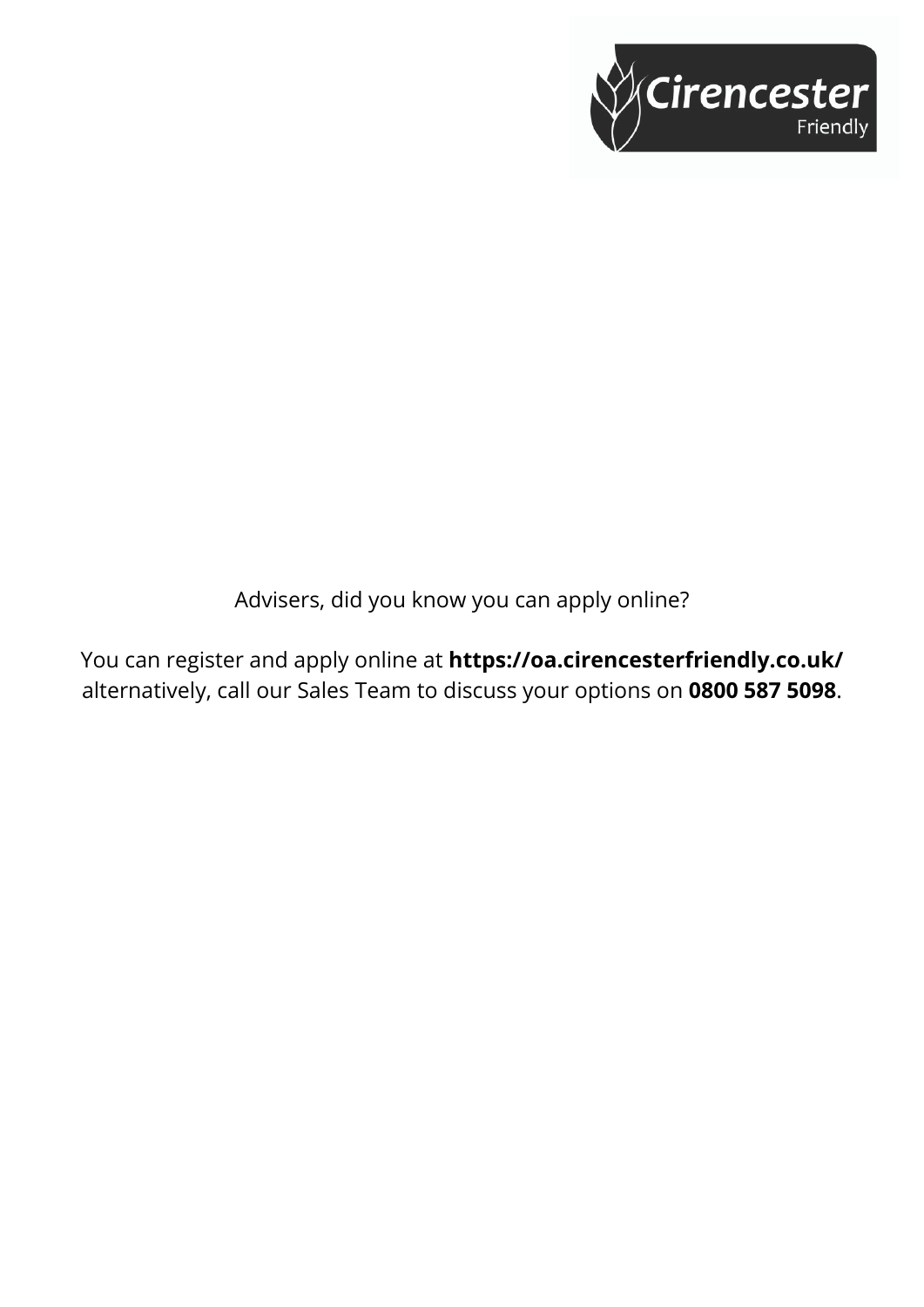

# Income Assured Enhanced Your Application

# Can I apply for Income Assured Enhanced? Yes, if....

- You live in the UK with no immediate intention to live or work permanently abroad
- You are employed or self-employed earning more than £4,550 per year or performing the functions of a bona fide houseperson. A description can be found on page 8
- Your work does not take you outside of the UK for more than 6 months in a year
- You are at least 16 years of age but have not yet reached the age of 60
- the last three years ■ Your occupation is not included in our list of occupations
	- we do not cover which can be found on our website www.cirencester-friendly.co.uk

■ You have been registered with a UK GP continuously for

- You pay UK tax on earnings from work (or would, if you were not a houseperson)
- You are currently actively working (not applicable if you are a houseperson)

### Please confirm that all these answers are 'yes'.

### Due to the current Covid-19 pandemic, please also confirm the following are all true. Please tick here  $\Box$

- $\blacksquare$  I am working my full hours, on full occupational duties and am not in receipt of furlough payments or SEISS. I am also not aware that I am due to be furloughed, made redundant or that my work circumstances are due to change in any way but if they do, I will notify you.
- I am aware that at claim any Benefit payable will be subject to me providing evidence of my taxable earnings, for the 12 months immediately preceding the claim.

### Please tick to confirm you have read and understood the following Exclusion, which means that no benefit will be paid in relation to;

Coronavirus / Covid-19, other viral and respiratory tract infections, (to include self-quarantine, of all types, and / or caring for others with these conditions) and associated conditions including post viral fatigue and post viral depression, if you are applying for a 1 week deferred period.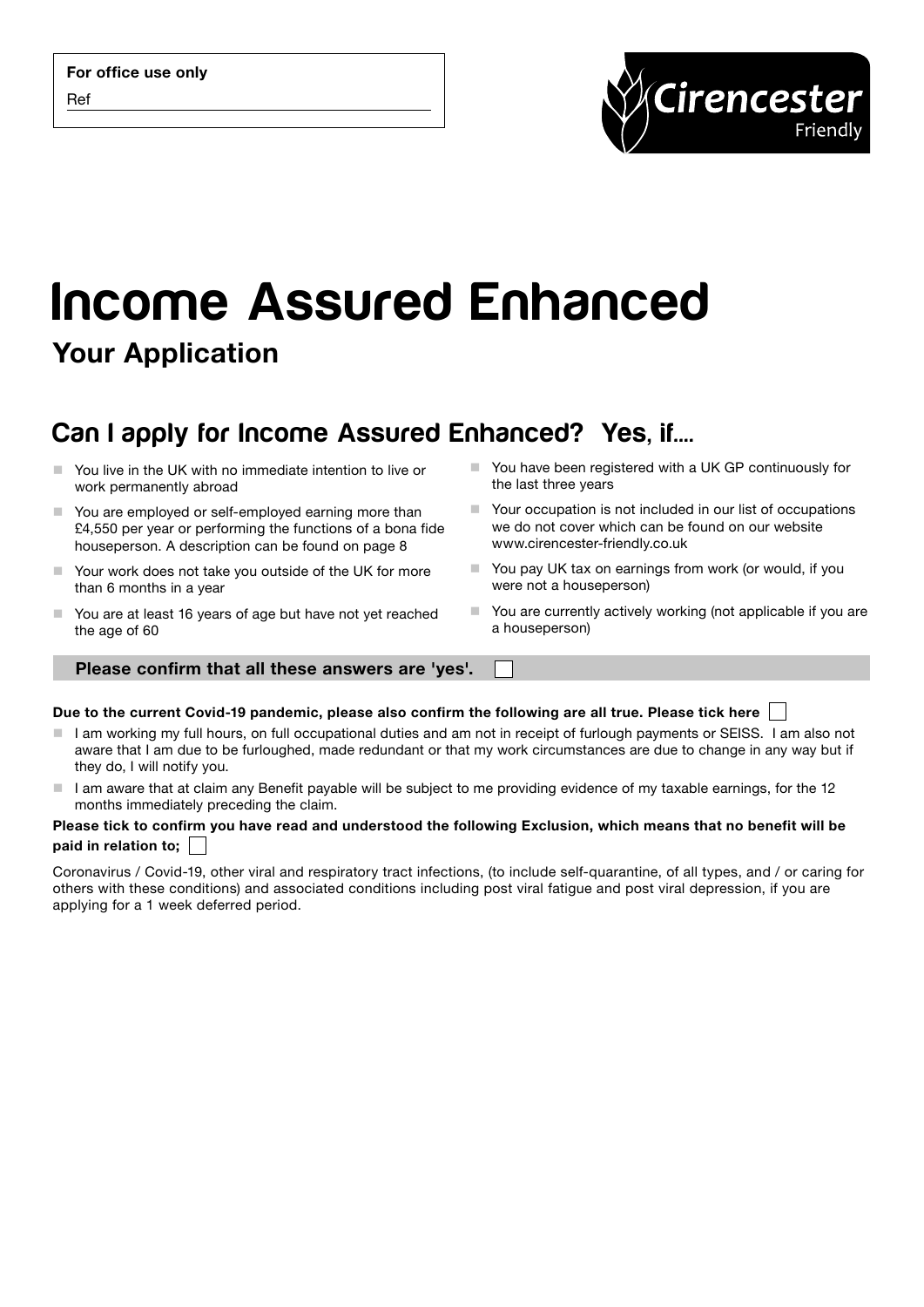# For Financial Adviser use only

### Please complete the following information for processing purposes.

Important note regarding Adviser status: As Income Assured Enhanced has an option to build a capital sum you must be authorised by the Financial Conduct Authority to give investment advice to your clients on the suitability of this product (CF30).

| Adviser's Name and Correspondence Address | Adviser Code (If known) <b>B</b>                                            |
|-------------------------------------------|-----------------------------------------------------------------------------|
|                                           | Tel                                                                         |
|                                           | Fax                                                                         |
|                                           | Email                                                                       |
|                                           | (This will be used for contacting you about the application)                |
|                                           | Network Name (If applicable)                                                |
|                                           | Commission option: (full details on www.cirencester-friendly.co.uk):        |
| FCA Company Ref. No.                      | Non Indemnity<br>Indemnity                                                  |
| FCA Individual Ref. No.                   | Combination<br>Sacrifice (not available to<br>protection only applications) |

### Confirmation of Verification of Identity and checking of HMT Financial Sanctions list

I/we confirm that:

- $\blacksquare$  the information in this section was obtained by me/us in relation to the customer;
- $\blacksquare$  the evidence I/we have obtained to verify the identity of the customer meets or exceeds the standard evidence set out within the guidance for the UK Financial Sector issued by JMLSG;
- $\blacksquare$  the customers' name does not appear on HM Treasury UK Consolidated Financial Sanctions list.
- $\blacksquare$  Where a third party is involved e.g. the customer is not the bank account holder and therefore not the payer of the premiums, or where bank accounts require more than one

person to authorise debits e.g. business accounts or joint bank accounts, the identity of the person or persons must be verified and confirmation provided.

| Signed:          |
|------------------|
| Name (CAPITALS): |
| Position:        |
| Date             |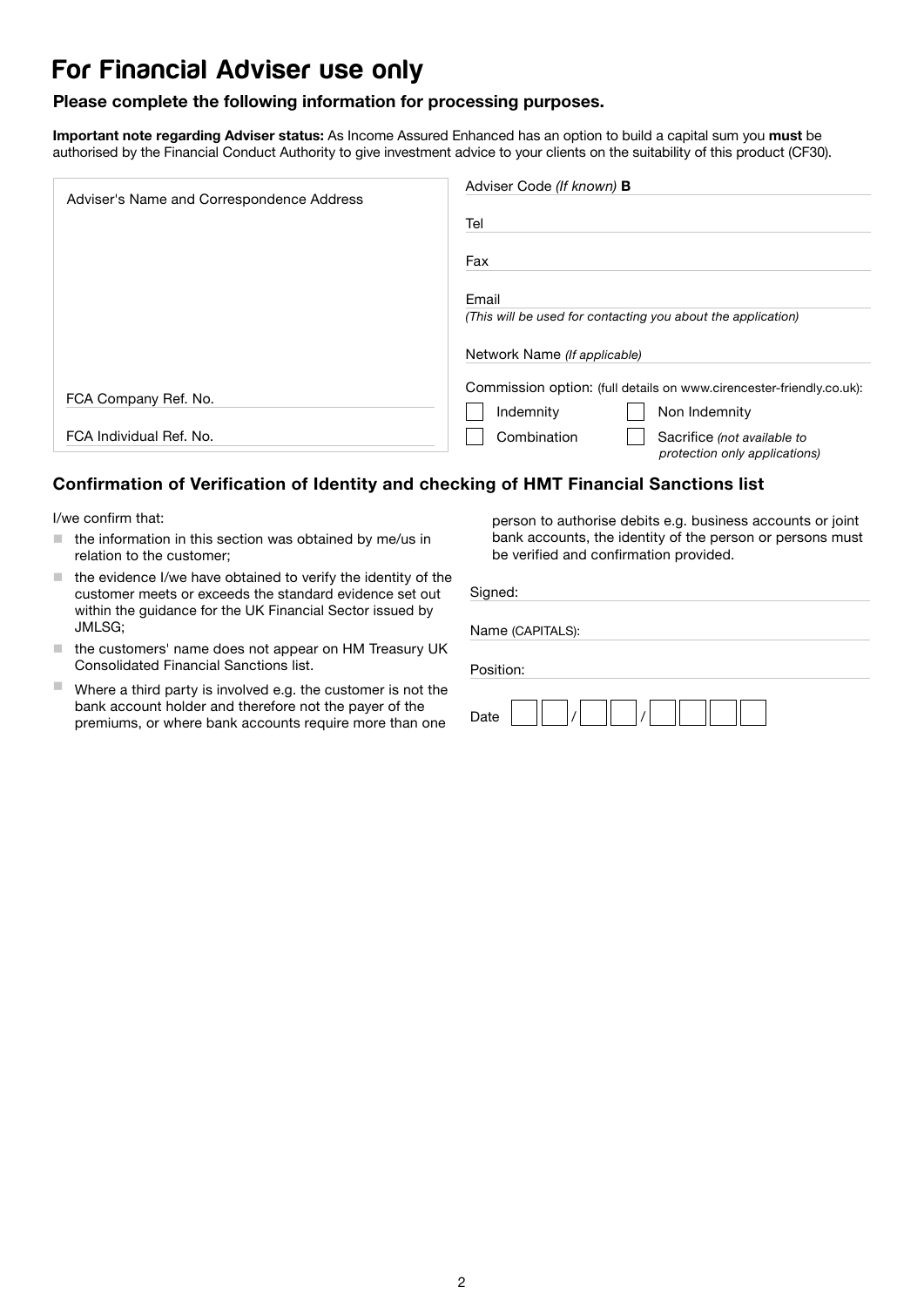### PLEASE COMPLETE IN BLACK INK USING BLOCK CAPITALS, ANSWER ALL QUESTIONS AND WHERE APPLICABLE TICK YOUR CHOICE  $\triangledown$

### EXTRA SPACE FOR INFORMATION IS PROVIDED ON PAGE 21

### Dear Applicant,

### PLEASE ENSURE YOU READ THESE IMPORTANT NOTES BEFORE COMPLETING THE APPLICATION.

- You are applying for an income protection insurance contract and it is very important that you answer all the questions as fully and honestly, to the best of your knowledge and belief, as they are relevant and important and you are responsible for all the answers given. Please complete this form yourself, but if your financial adviser completes it then you must check the answers given for accuracy and completeness. If you are unsure about any question or your answer, please contact us.
- Your answers to the following questions provide us with material facts which enable us to decide if we can offer you a contract of insurance and if so on what terms e.g. standard or with a loading to the premium or restriction to what you can claim for. The Society will rely on what you tell us, so please do not assume that we will clarify or confirm the information provided. If you do not answer all questions fully and honestly this could result in your application being declined, your contract being cancelled and any future claims being refused and any paid benefit being recovered from you.
- The Society reserves the right to postpone or decline your application.

(*If 'yes' please provide Membership or previous reference number)* 

 In the event of any terms being offered by the Society, your Financial Adviser or the Financial Adviser's firm authorised representative will have the authority to accept these on your behalf.

# A.Your personal details

1. Have you previously applied to Cirencester Friendly for Membership or are you a current or past Member of the Society?  $Yes \cap No \cap$ 

| 2. | Ms<br><b>Miss</b><br>Other<br>Mrs<br>Mr<br>(please specify)                                                                                                                                                     |           |
|----|-----------------------------------------------------------------------------------------------------------------------------------------------------------------------------------------------------------------|-----------|
|    | First Name(s)<br>Surname                                                                                                                                                                                        |           |
|    | 3. Address                                                                                                                                                                                                      |           |
|    | Postcode                                                                                                                                                                                                        |           |
| 4. | Home Telephone Number<br>Mobile Telephone Number                                                                                                                                                                |           |
|    | Work Telephone Number                                                                                                                                                                                           |           |
|    | You must provide telephone numbers you can be contacted on to enable a registered nurse to contact you if you<br>decide you would like to supply medical information over the telephone as explained on page 9. |           |
| 5. | <b>Email Address</b>                                                                                                                                                                                            |           |
| 6. | Date of Birth                                                                                                                                                                                                   |           |
| 7. | Country of Birth                                                                                                                                                                                                |           |
| 8. | If you were not born in the UK, how many years have you lived here?                                                                                                                                             |           |
|    | 9. Are you currently moving home or proposing to change your address in the near future?                                                                                                                        | No<br>Yes |
|    | (If 'yes' please provide your anticipated moving date and your new address)                                                                                                                                     |           |
|    | <b>Moving Date</b>                                                                                                                                                                                              |           |
|    | <b>New Address</b>                                                                                                                                                                                              |           |
|    |                                                                                                                                                                                                                 |           |
|    | Postcode                                                                                                                                                                                                        |           |
|    | 10. Please provide the name and address of your usual Doctor                                                                                                                                                    |           |
|    | Name                                                                                                                                                                                                            |           |
|    | Address                                                                                                                                                                                                         |           |
|    |                                                                                                                                                                                                                 |           |
|    | Postcode<br><b>Telephone Number</b>                                                                                                                                                                             |           |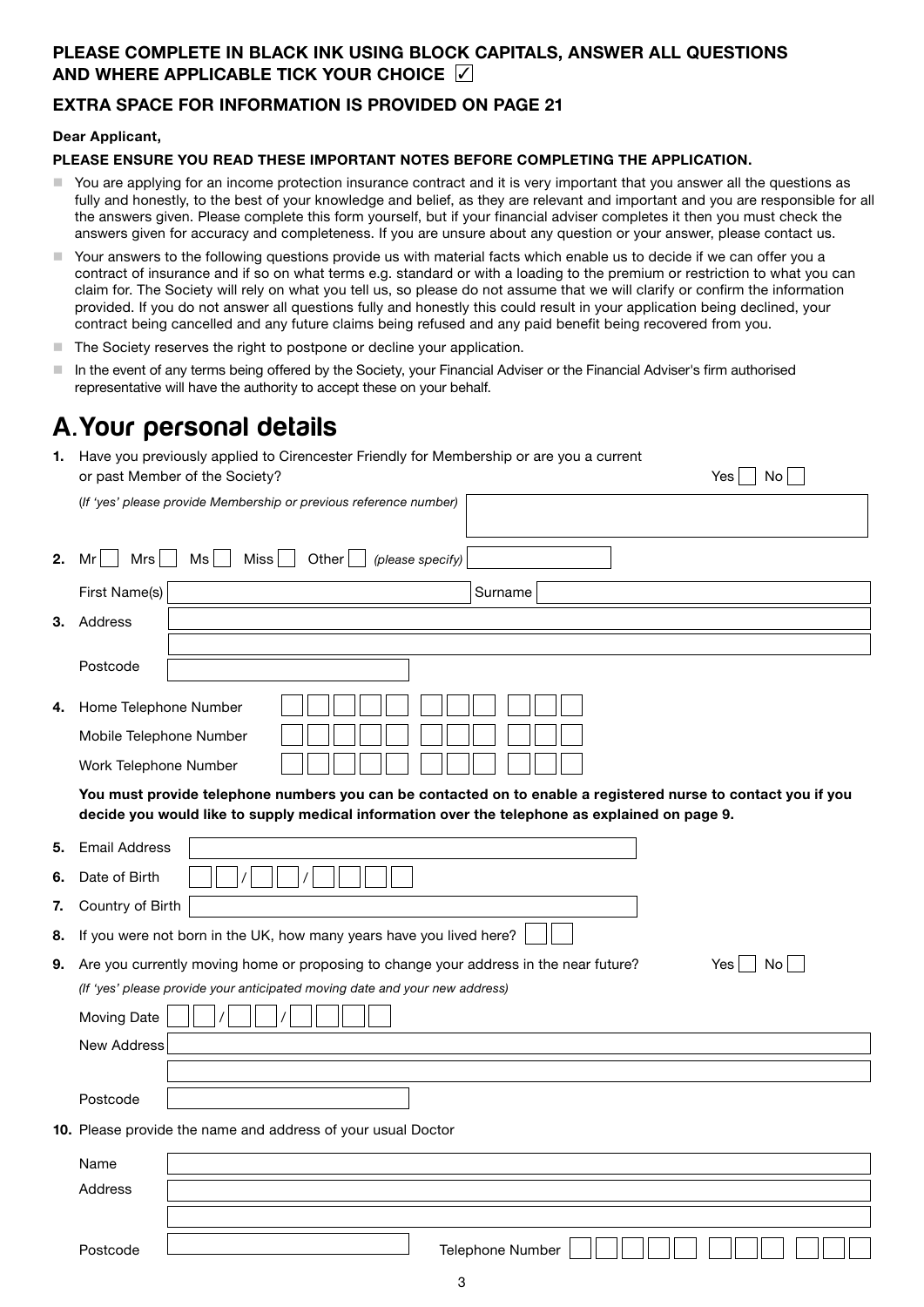# B. Your occupation

References to 'occupation' mean the carrying on of a trade, profession, occupation, vocation or any other work from which you receive earnings.

|    | 1. What is your main occupation?                                                                                                                                                                                                                                     |                              |                               |
|----|----------------------------------------------------------------------------------------------------------------------------------------------------------------------------------------------------------------------------------------------------------------------|------------------------------|-------------------------------|
| 2. | How long have you been employed in your main occupation?                                                                                                                                                                                                             |                              | Months<br>Years               |
| 3. | Do you have any other occupations?<br>Yes<br>No<br>If 'yes' please provide details for each of your other occupations. Include any sports or hobbies for which you receive payment and include<br>here what you get paid from these other activities or occupations. |                              |                               |
|    |                                                                                                                                                                                                                                                                      |                              |                               |
| 4. | Are you (tick all that apply):<br>Employed?<br>Self Employed?<br>If a mix of employed and self-employed please provide details. If 'other' please provide details.                                                                                                   | In partnership with someone? | A Company Director?<br>Other? |
|    |                                                                                                                                                                                                                                                                      |                              |                               |
| 5. | In your present occupation(s) will you be called upon to work outside the UK?<br>If 'yes' please provide the following details.                                                                                                                                      |                              | No<br>Yes                     |
|    | Where?                                                                                                                                                                                                                                                               |                              |                               |
|    | For how long?                                                                                                                                                                                                                                                        |                              |                               |
|    | How often?                                                                                                                                                                                                                                                           |                              |                               |
| 6. | How many hours per week do you work?                                                                                                                                                                                                                                 |                              |                               |
|    | in your main occupation?<br>a)                                                                                                                                                                                                                                       |                              |                               |
|    | in your other occupations overall? (if applicable)<br>b)                                                                                                                                                                                                             |                              |                               |
|    | How is your main occupation made up in terms of hours?                                                                                                                                                                                                               |                              | Hours                         |
|    | Manual (means physical, work done with your hands)                                                                                                                                                                                                                   |                              |                               |
|    | Supervisory (means giving instructions to others)                                                                                                                                                                                                                    |                              |                               |
|    | Administrative (means involved in paperwork)                                                                                                                                                                                                                         |                              |                               |
|    | Other (means anything not covered above)                                                                                                                                                                                                                             |                              |                               |
|    | Total                                                                                                                                                                                                                                                                |                              | 100                           |
| 8. | How are your other occupations made up in terms of hours?                                                                                                                                                                                                            |                              | Hours                         |
|    | Manual (means physical, work done with your hands)                                                                                                                                                                                                                   |                              |                               |
|    | Supervisory (means giving instructions to others)                                                                                                                                                                                                                    |                              |                               |
|    | Administrative (means involved in paperwork)                                                                                                                                                                                                                         |                              |                               |
|    | Other (means anything not covered above)                                                                                                                                                                                                                             |                              |                               |
|    | Total                                                                                                                                                                                                                                                                |                              | 100                           |

*If you have more than one other occupation please provide this information for each of your non-main occupations in the additional notes section on page 21.*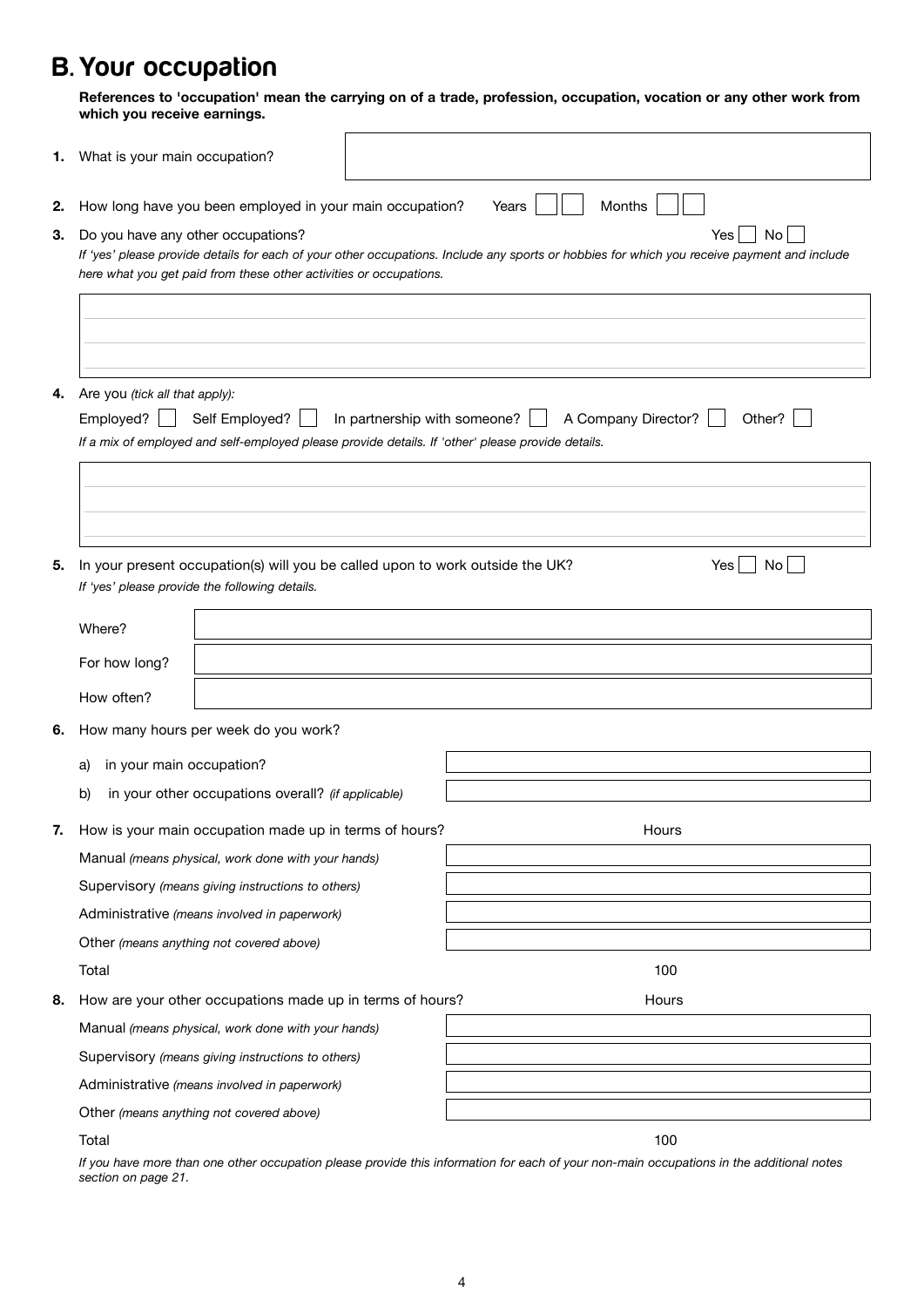| 12. Are you currently off work, working reduced hours or had your duties                                           |           |
|--------------------------------------------------------------------------------------------------------------------|-----------|
| altered due to sickness or injury?                                                                                 | Yes<br>No |
| If 'yes' please give details but please note, if you are not currently working we are unable to consider your appi |           |
|                                                                                                                    |           |
|                                                                                                                    |           |
| 13. Are you entitled to any earnings or Company sick pay if you are off work<br>due to illness or injury?          | Yes<br>No |
| If 'yes' please specify amount and whether this would be paid weekly, monthly or as a lump sum £                   |           |
| For how long this would be paid                                                                                    |           |
|                                                                                                                    |           |
|                                                                                                                    |           |
|                                                                                                                    |           |
|                                                                                                                    |           |
|                                                                                                                    |           |

*(If you need more space please use page 21)* 11. In the last 2 years have there been any occasions, other than for annual holiday leave or time off

Illness/Injury the Communication of the Communication of the Time off Month Near Year

- work through illness or injury, where you have not worked continuously in your main occupation? Yes  $\Box$  No  $\Box$
- 

*(If 'yes' please provide dates, length of time off and the reason below)*

- 
- altered due to sickness or inju

*If 'yes' please give details but please note, if you are not currently working we are unable to consider your application.*

- 13. Are you entitled to any earning
- due to illness or injury? *If 'yes' please specify amount*

*If 'yes' please give Contract start date* 

*(If 'yes' please complete the following)*

Contract end date

| <b>9.</b> Are you on a fixed term contract? If solely self-employed please tick 'no'. | $Yes \Box No \Box$ |
|---------------------------------------------------------------------------------------|--------------------|
| If was places sive Contract stort data                                                |                    |

**10.** In the last two years have you had any time off work through illness or injury? Yes  $\Box$  No  $\Box$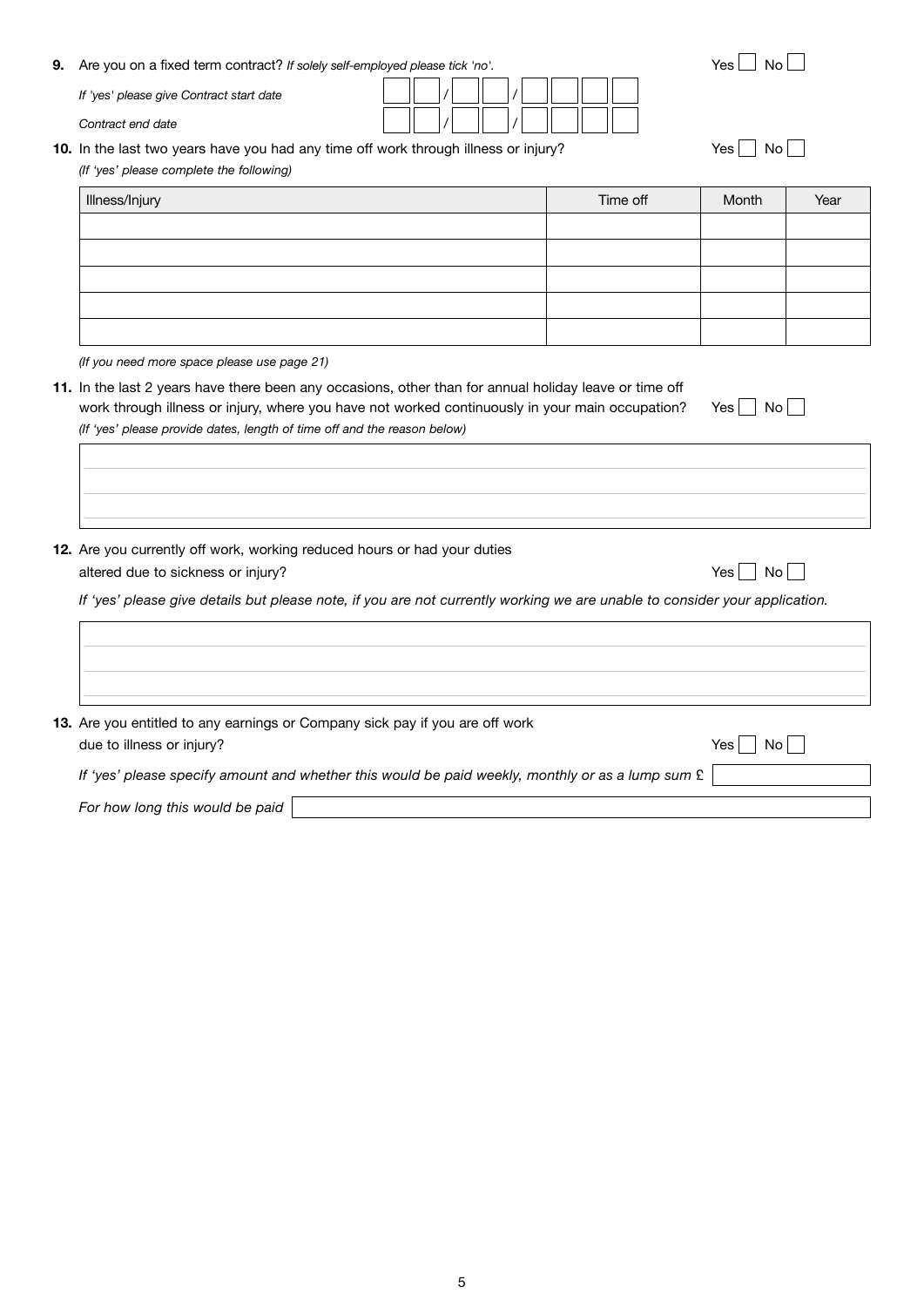14. What were your earnings from your main occupation in the last 12 months?

| <b>Description</b>                                                                              | <b>Earnings</b> | <b>Dividends</b> | <b>Total Earnings</b> |
|-------------------------------------------------------------------------------------------------|-----------------|------------------|-----------------------|
| Employed                                                                                        | £               | Not applicable   | Not applicable        |
| Indicate your gross annual salary                                                               |                 |                  |                       |
| Self-employed/In Partnership                                                                    |                 | Not applicable   | Not applicable        |
| We require your taxable profit from your business not net profit                                | £               |                  |                       |
| i.e. What you tell HMRC in order that they may calculate your<br>income tax payable             |                 |                  |                       |
| Director in a private limited company, no more<br>than three other shareholder directors        |                 |                  |                       |
| 1. Indicate your gross annual salary                                                            | £               | £                | £                     |
| 2. Indicate your dividend payments from the company's regular<br>business in the last 12 months |                 |                  |                       |

15. What were your earnings from your other occupation(s) in the last 12 months? (if not provided in B3)

| <b>Description</b>                                                                                 | <b>Earnings</b> | <b>Dividends</b> | <b>Total Earnings</b> |
|----------------------------------------------------------------------------------------------------|-----------------|------------------|-----------------------|
| Employed                                                                                           | £               | Not applicable   | Not applicable        |
| Indicate your gross annual salary                                                                  |                 |                  |                       |
| Self-employed/In Partnership                                                                       |                 | Not applicable   | Not applicable        |
| We require your taxable profit from your business not net profit                                   | £               |                  |                       |
| <i>i.e.</i> What you tell HMRC in order that they may calculate your<br>income tax payable         |                 |                  |                       |
| Director in a private limited company, no more                                                     |                 |                  |                       |
| than three other shareholder directors                                                             |                 |                  |                       |
| Indicate your gross annual salary                                                                  | £               | £                | £                     |
| Indicate your dividend payments from the company's regular<br>2.<br>business in the last 12 months |                 |                  |                       |

16. In the event of making a claim, will you be able to provide evidence that supports the earnings you have told us about in questions B14 and B15? *(see important information below)* Yes No

*If you select 'no' please tell us why not?*

## Important Information

In the event of a claim we will need to see original documentary evidence of your earnings in the 12 month period immediately before you became unable to work through your incapacity as we will use this period to calculate your benefit entitlement;

- If you are employed we will require printed payslips, P60 and, if applicable your P11D.
- If you are self-employed or in partnership we will require your most recent business accounts and latest agreed HM Revenue & Customs Tax Assessment.
- If you are employed as a Shareholder Director within a private limited company with not more than 3 other Shareholder Directors we will require evidence of the dividends you have received from your company's regular business, plus your printed payslips, P60 and, if applicable your P11D.
- If you select the Houseperson definition, we reserve the right to obtain, where relevant, proof of any income.

### If you are unable to supply this information this will affect your entitlement in the event of claim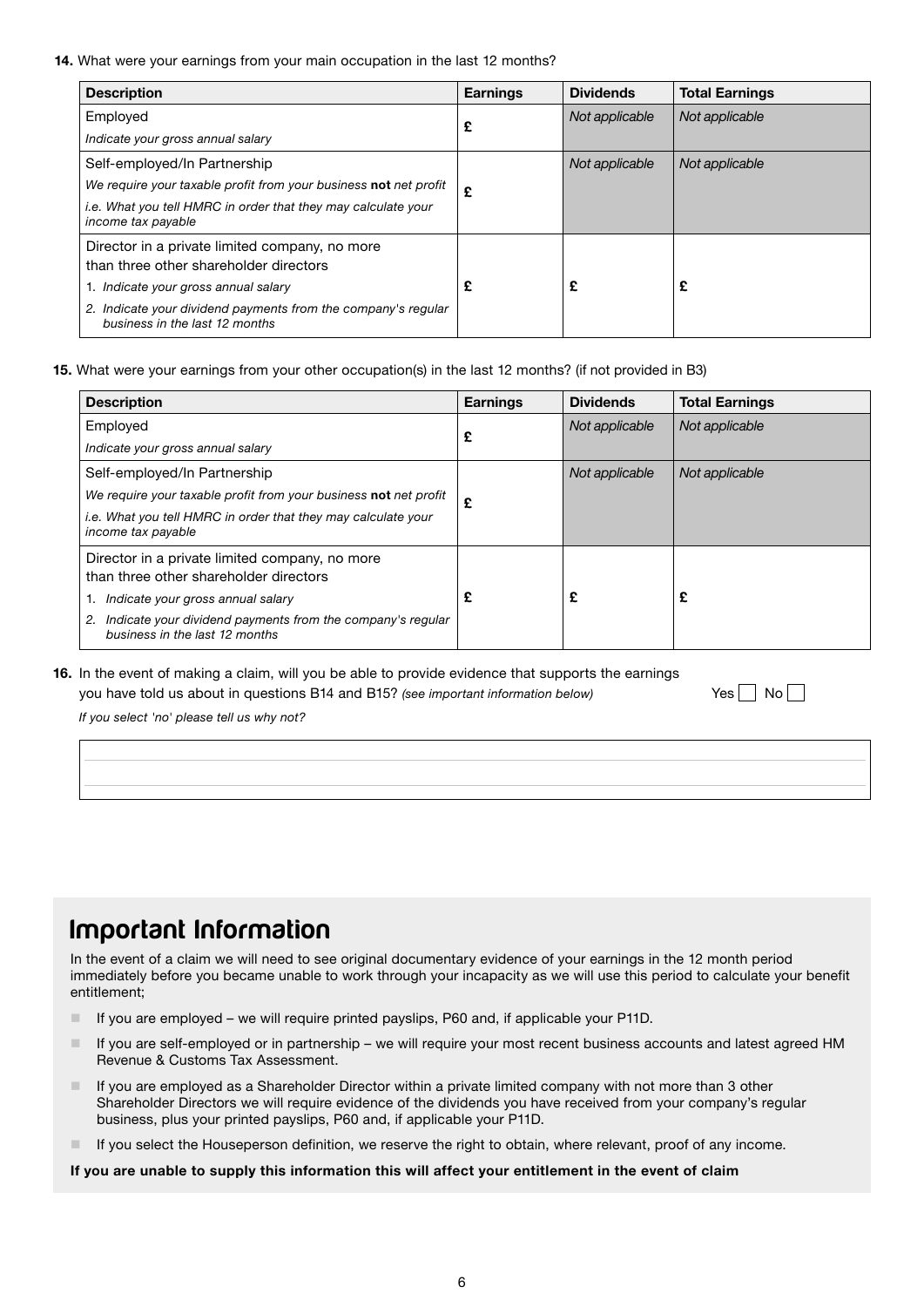# C.Other insurance

| postponed or made subject to non-standard terms?                                                                                                                                                    | <b>No</b><br>Yes       |  |  |
|-----------------------------------------------------------------------------------------------------------------------------------------------------------------------------------------------------|------------------------|--|--|
| (If 'yes' please give the reason, type of cover, date (year) and terms of the offer)                                                                                                                |                        |  |  |
|                                                                                                                                                                                                     |                        |  |  |
| Are you applying for cover elsewhere or do you have existing cover with another insurer                                                                                                             |                        |  |  |
| which provides benefit for incapacity due to illness or injury?                                                                                                                                     | No l<br>Yes l          |  |  |
| (If 'yes' give name of Insurer, type of insurance, amount of insurance)                                                                                                                             |                        |  |  |
|                                                                                                                                                                                                     |                        |  |  |
| Will this cover be cancelled?                                                                                                                                                                       | No<br>Yes              |  |  |
| Have you made any claims on income protection, mortgage protection, payment protection, critical illness,<br>waiver of premium, personal sickness and/or accident insurance contracts that you have |                        |  |  |
| currently or previously had?                                                                                                                                                                        | No <sub>1</sub><br>Yes |  |  |
| (If 'yes' please provide details with approximate dates (year), durations and reason for claim)                                                                                                     |                        |  |  |
|                                                                                                                                                                                                     |                        |  |  |
| Will you continue this insurance after you have taken out a contract with us?                                                                                                                       | No <sub>1</sub><br>Yes |  |  |
| Have you made any claims for compensation in relation to an injury, accident or<br>any other condition?                                                                                             | Yes  <br>No l          |  |  |
| (If 'yes' please provide details with approximate dates, outcome and reason(s) for the claim(s))                                                                                                    |                        |  |  |
|                                                                                                                                                                                                     |                        |  |  |
|                                                                                                                                                                                                     |                        |  |  |
|                                                                                                                                                                                                     |                        |  |  |

 $\overline{\phantom{a}}$ 

1. Have you had an application for life, disability, accident or critical illness insurance declined,

# D. Your protection needs

L

| 1. | Have you received a <b>Key Features Document</b> for Income Assured Enhanced?                                                                                                                                                                           | Yes            |
|----|---------------------------------------------------------------------------------------------------------------------------------------------------------------------------------------------------------------------------------------------------------|----------------|
|    | Please refer to the Key Features Document before completing this section. If you have not received<br>a Key Features Document please ask your Financial Adviser or the Society for a copy.                                                              |                |
|    | Have you received a Key Information Document for Income Assured Enhanced?                                                                                                                                                                               | Yes<br>No.     |
|    | Please refer to the Key Information Document before completing this section. If you have not received<br>a Key Information Document please ask your Financial Adviser or the Society for a copy.                                                        |                |
| 2. | How many units of weekly cover do you require?                                                                                                                                                                                                          |                |
|    | Each unit of cover provides £10.50 per week in benefit. Fractions of units do not apply. A minimum of £52.50 and a<br>maximum of £787.50 per week applies. This must not exceed 60% of the total earnings you state in Question B14 & B15<br>on page 6. |                |
| З. | In the event of a claim when would you like benefit to be paid from?                                                                                                                                                                                    |                |
|    | After 4 weeks    <br>After 8 weeks  <br>After 13 weeks<br>After 26 weeks<br>After 1 week                                                                                                                                                                | After 52 weeks |
|    | 4. At what age from 50 to 70 inclusive would you like cover to cease?                                                                                                                                                                                   |                |
| 5. | For an additional premium would you like the option of building a capital sum?                                                                                                                                                                          | Yes<br>Nο      |
|    | If you select this option you will share in surpluses and have the ability to build up a cash sum payable at the maturity of your contract                                                                                                              |                |
| 6. | Which Incapacity Definition do you require?<br>(For full description of definitions please see the rules of the contract in Schedule 5 available from www.cirencester-friendly.co.uk)                                                                   |                |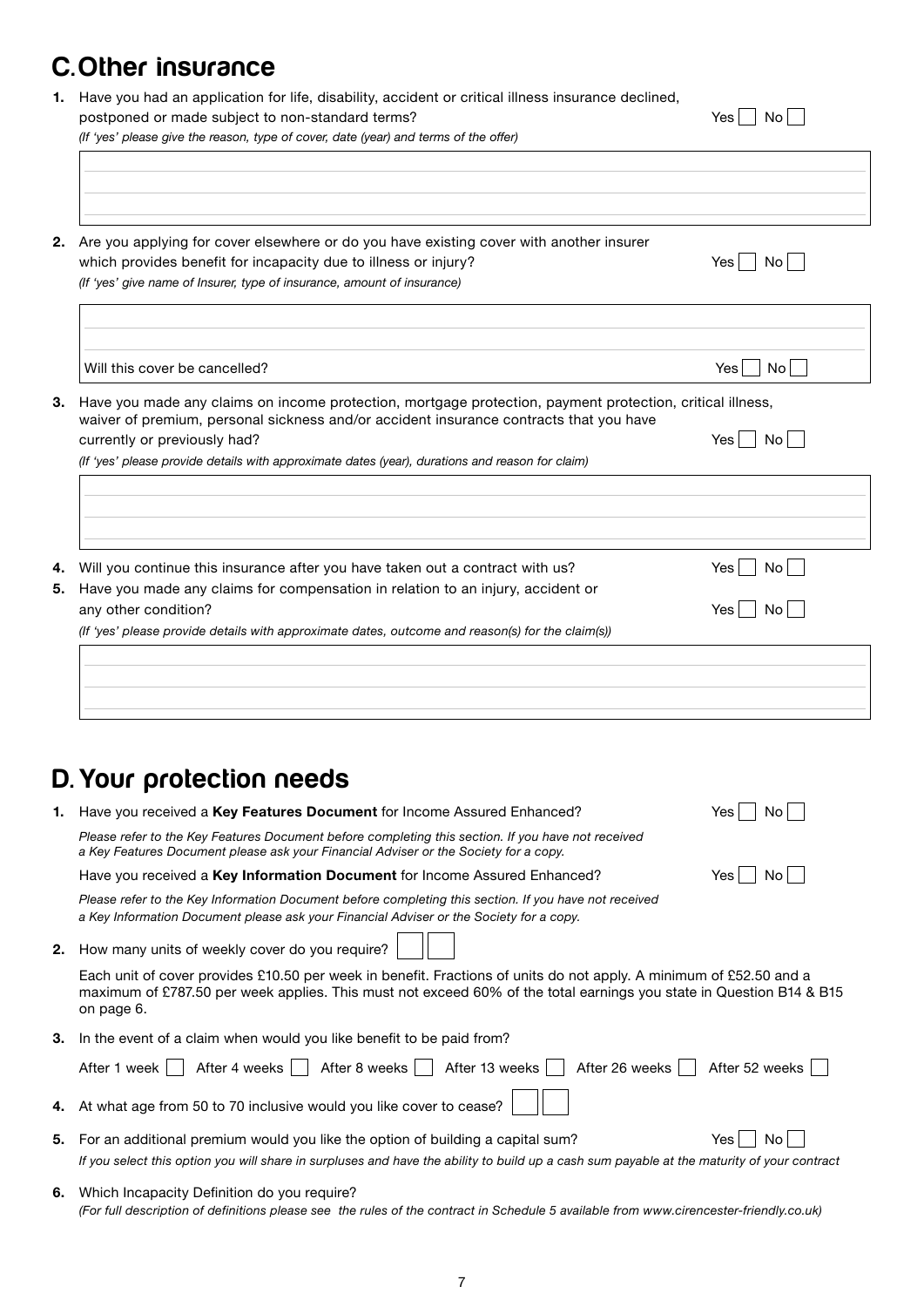|    | Own throughout                                                                                                                                                                                                                                                                                                                                                                                                                  |
|----|---------------------------------------------------------------------------------------------------------------------------------------------------------------------------------------------------------------------------------------------------------------------------------------------------------------------------------------------------------------------------------------------------------------------------------|
|    | To qualify for benefit under this option you must, as a result of illness or accidental injury, be totally unable to<br>perform your own occupation and must not be doing any other type of work.                                                                                                                                                                                                                               |
|    | <b>Houseperson</b>                                                                                                                                                                                                                                                                                                                                                                                                              |
|    | If you select this option, you must not be in paid employment but perform a vital role in maintaining the home<br>and looking after the family to enable a partner to go out to work. In the event of illness or accidental injury,<br>you must be confined to home or hospital and must be totally unable to perform the functions of a bona fide Houseperson.<br>Regular benefit is limited to a maximum of £2,730 per annum. |
| 7. | No <sub>1</sub><br>Would you like your units of sick pay cover to increase with index linking?<br>Yes                                                                                                                                                                                                                                                                                                                           |
|    | If you choose this option your units of cover and the premiums you pay will be automatically reviewed<br>on 1st January each year. This option is not available to Housepersons.                                                                                                                                                                                                                                                |
| 8. | When would you like your contract to commence?                                                                                                                                                                                                                                                                                                                                                                                  |
|    | Undecided<br>Specified date<br>As soon as possible $\vert \ \vert$                                                                                                                                                                                                                                                                                                                                                              |
| 9. | When would you like your premium payments to be collected?                                                                                                                                                                                                                                                                                                                                                                      |
|    | 6th of the month $\vert \ \vert$<br>18th of the month $\vert \ \vert$<br>If no date is given payments will be taken on the 6th of the month.                                                                                                                                                                                                                                                                                    |
|    | 10. For a small additional premium you have the option of applying for the following 'My Extra Benefits' alongside your income<br>protection contract;                                                                                                                                                                                                                                                                          |
|    | Fracture & Hospitalisation Benefit     and/or Immediate Death Benefit                                                                                                                                                                                                                                                                                                                                                           |
|    | Please refer to the My Extra Benefits Key Facts Document. If you have not received a Key Facts Document please ask your Financial<br>Adviser or the Society for a copy.                                                                                                                                                                                                                                                         |
|    | 11. If you have selected the Immediate Death Benefit option, please complete the boxes below. Otherwise, we would be<br>required to pay your estate. In the event of your marriage this nomination will be automatically revoked and you will need to<br>complete a new Nomination Form.                                                                                                                                        |
|    | I (FULL NAME)                                                                                                                                                                                                                                                                                                                                                                                                                   |
|    | hereby nominate                                                                                                                                                                                                                                                                                                                                                                                                                 |
|    | Of the address                                                                                                                                                                                                                                                                                                                                                                                                                  |
|    | to reacive the benefit poveble at my death under the rules of the Cooisty                                                                                                                                                                                                                                                                                                                                                       |

to receive the benefit payable at my death, under the rules of the Society.

# E. Your health and lifestyle

So that we can process your application without delay and offer you terms we need to gather medical information. We can do this a number of ways. You can either complete Section E of this form or give the information to a registered nurse over the telephone (a tele-interview).

The following diagram will help to establish if a tele-interview will normally apply.

### If a tele-interview applies you need not complete the medical questions in Section E. (Go to Section F)

### HOWEVER:

If you DO NOT want to have a tele-interview, or one is not automatically required as above then you can simply complete Section E of this form.

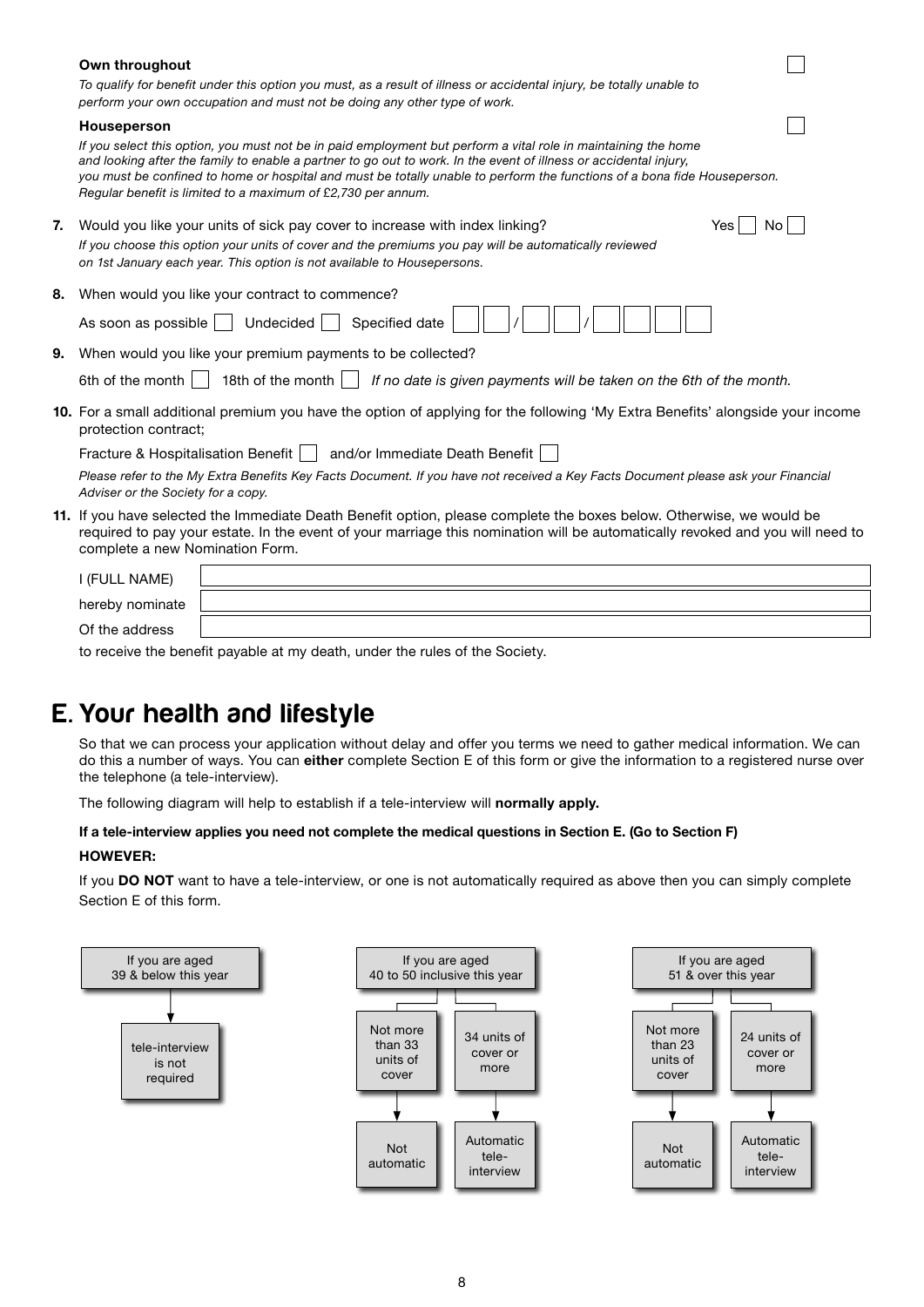# Important Information

If the medical information you provide is incomplete or unclear then we may need to gather more information. A quick and convenient way to capture this information is over the telephone.

Would you be happy to provide any complete or missing information over the telephone? Yes No

|  |  | N٥ |  |
|--|--|----|--|
|--|--|----|--|

If you answer 'no' then we may ask you to complete questionnaires, additional information statements or we may write to your medical practitioner for a report if additional information is required.

When completing Section E if you answer 'yes' to a question but would prefer not to give details to your Financial Adviser you can send it direct to our Underwriting Department marked 'private and confidential'. Please also refer to the Access to Medical Reports Act and Data Protection Act on page 22 of this form.

If you are unclear about any of the questions we ask or the terms we use, our Underwriting Team will be happy to explain. When we talk of 'practitioners' this includes the like of doctors, health professionals, chiropractors, osteopaths, physiotherapists, acupuncturists, herbalists, chiropodists and counsellors. When we refer to 'treatment' we are talking of tablets (prescribed or over the counter), medicine, injections, inhalers, physiotherapy, prescribed exercise, acupuncture or cognitive behaviour therapy (CBT). If you are in any doubt speak to us by calling 01285 652492 ext 8300.

### Please be aware that we will not necessarily write to your medical practitioner so you must make full disclosures on the application form.

| 1. | What is your height and weight? (Clothed without shoes)<br>(Please measure and weigh yourself before completing this question)                                                                                                                                                                              |
|----|-------------------------------------------------------------------------------------------------------------------------------------------------------------------------------------------------------------------------------------------------------------------------------------------------------------|
|    | Ibs<br>ins<br>Weight<br>Height<br>ft<br>cms<br>kgs<br>st<br>or<br>or                                                                                                                                                                                                                                        |
| 2. | What is your typical weekly consumption of Alcohol<br>units and Tobacco/Cigarettes                                                                                                                                                                                                                          |
|    | 1 pint standard lager/beer = 2 units, a 125ml (small) glass of wine =1.5 units, a 25ml measure of spirits = 1 unit.                                                                                                                                                                                         |
| З. | At anytime have you been advised to reduce your consumption of alcohol or tobacco or received medical advice,<br>counselling or treatment in connection with alcohol, tobacco or other drug abuse?<br>No <sub>1</sub><br>Yes.<br>(If 'yes' please provide the following details a) year b) by whom c) why?) |
| 4. | Do you use or have you used recreational drugs or drugs other than for prescribed purposes<br>No<br>Yes.                                                                                                                                                                                                    |
|    | (If 'yes' please advise a) drug b) dates and durations used c) frequency of use)                                                                                                                                                                                                                            |
|    |                                                                                                                                                                                                                                                                                                             |
|    |                                                                                                                                                                                                                                                                                                             |
| 5. | Do you currently or have you any prospect or intention of engaging in hazardous activities?<br>No.<br>Yes<br>(e.g. Car or motorcycle racing, hang gliding, flying other than as a fare paying passenger etc)<br>If 'yes' please provide the following details:                                              |
|    | What Hazardous Activity do you participate in?                                                                                                                                                                                                                                                              |
|    | How often do you engage in this activity?                                                                                                                                                                                                                                                                   |
|    | At any time have you been injured as a result of the activity referred to above?<br>Yes.<br>No.                                                                                                                                                                                                             |
|    | Please use this space to provide details of the injury you suffered as a result of this activity:                                                                                                                                                                                                           |
|    |                                                                                                                                                                                                                                                                                                             |
|    |                                                                                                                                                                                                                                                                                                             |

Please complete the following tables to show whether you have had or received treatment, had tests, checkups or advice relating to the condition in each of the three time periods stated.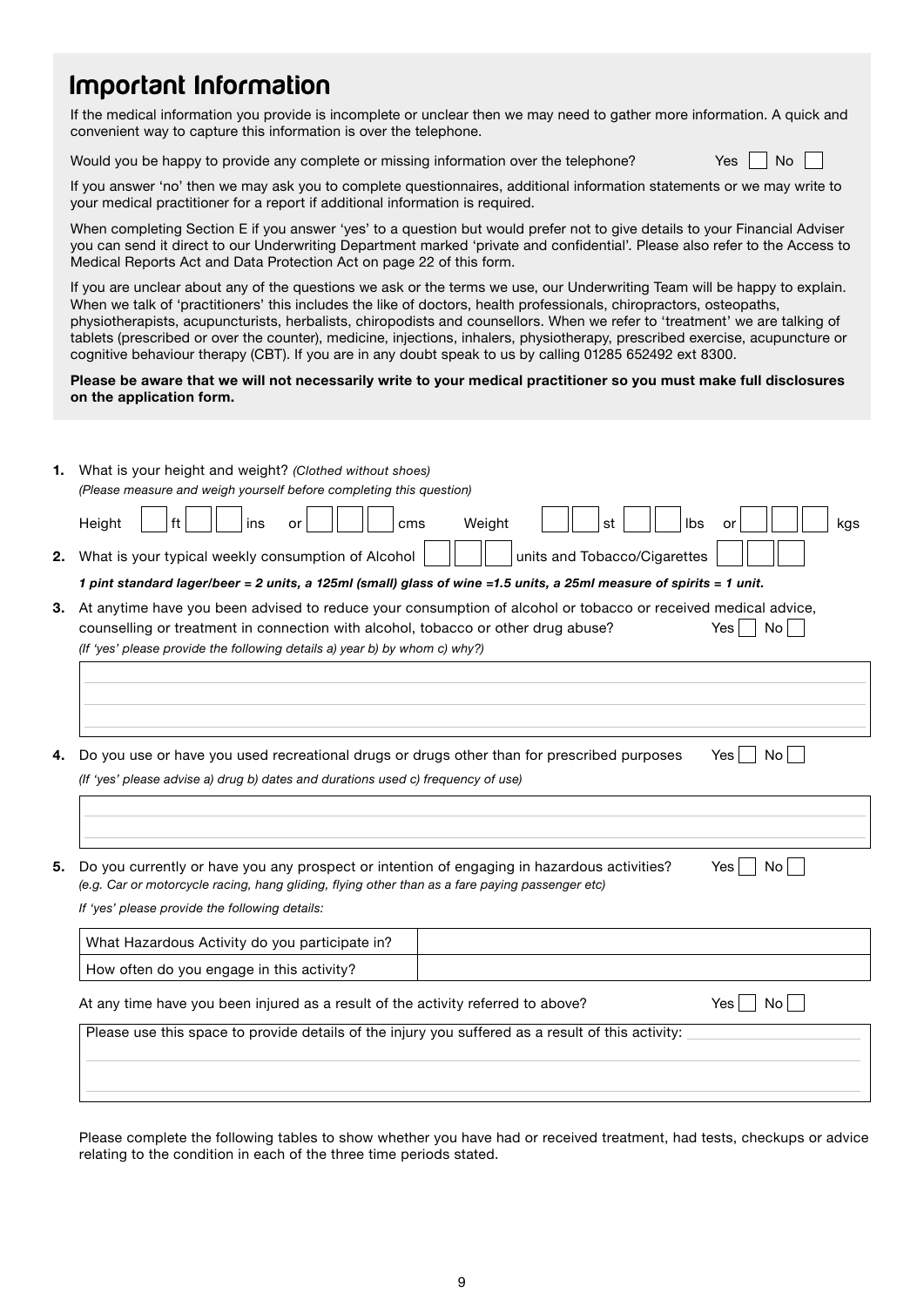| Please tick all which apply (unless Never<br>is selected please ensure you answer for<br>each time period listed below).                                                    |                                     | If answered 'yes' in this section please provide the information asked for<br>(please use the additional notes section on page 21 if necessary) |  |
|-----------------------------------------------------------------------------------------------------------------------------------------------------------------------------|-------------------------------------|-------------------------------------------------------------------------------------------------------------------------------------------------|--|
| a) Arthritis (including rheumatoid arthritis)?                                                                                                                              |                                     | 6. Bones, muscles, tendons, ligaments and cartilage. Have you had:                                                                              |  |
| Never<br>Currently<br>In the last 5 years<br>More than 5 years ago                                                                                                          | Yes<br>No<br>Yes<br>No<br>No<br>Yes | 1. Name of condition. 2. Dates and durations. 3. Treatment and when.<br>4. Time off work and when.                                              |  |
| b) Gout?                                                                                                                                                                    |                                     |                                                                                                                                                 |  |
| Never<br>Currently<br>In the last 5 years<br>A diagnosis of osteoporosis / osteopenia?<br>C)                                                                                | Yes<br>No<br>No<br>Yes              | 1. Name of condition. 2. Dates and durations. 3. Treatment and when.<br>4. Time off work and when.                                              |  |
| Never                                                                                                                                                                       |                                     | 1. Name of condition. 2. Dates and durations. 3. Treatment and when.                                                                            |  |
| Currently<br>In the last 5 years<br>More than 5 years ago                                                                                                                   | Yes<br>No<br>Yes<br>No<br>No<br>Yes | 4. Time off work and when.                                                                                                                      |  |
| Fibromyalgia?<br>d)                                                                                                                                                         |                                     |                                                                                                                                                 |  |
| Never<br>Currently<br>In the last 5 years<br>More than 5 years ago                                                                                                          | No<br>Yes<br>Yes<br>No<br>No<br>Yes | 1. Name of condition. 2. Dates and durations. 3. Treatment and when.<br>4. Time off work and when.                                              |  |
| Any disease, condition or disorder of the back, back pain or neck including sciatica and ankylosing spondylitis or any<br>e)<br>surgery to your neck, back or other joints? |                                     |                                                                                                                                                 |  |
| Never<br>Currently<br>In the last 5 years<br>More than 5 years ago                                                                                                          | Yes<br>No<br>Yes<br>No<br>No<br>Yes | 1. Name of condition. 2. Dates and durations. 3. Treatment and when.<br>4. Time off work and when.                                              |  |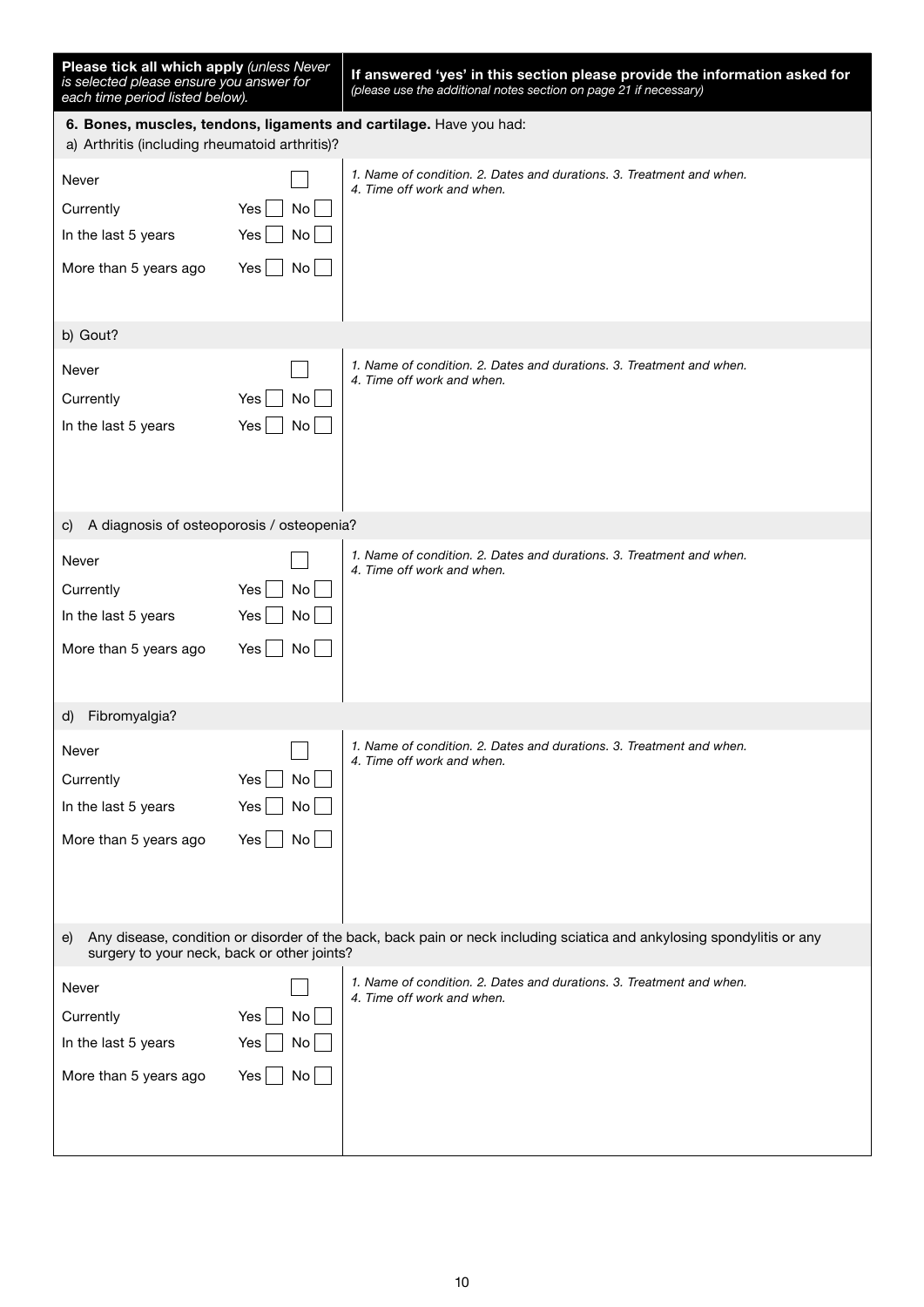| Please tick all which apply (unless Never<br>is selected please ensure you answer for<br>each time period listed below). |                                     | If answered 'yes' in this section please provide the information asked for<br>(please use the additional notes section on page 21 if necessary)                                                                                                |
|--------------------------------------------------------------------------------------------------------------------------|-------------------------------------|------------------------------------------------------------------------------------------------------------------------------------------------------------------------------------------------------------------------------------------------|
| f)<br>cartilage or muscles?                                                                                              |                                     | Repetitive strain injury or any other symptoms, including pain or limitations affecting the ligaments, bones, tendons,                                                                                                                         |
| Never<br>Currently<br>In the last 5 years<br>More than 5 years ago                                                       | Yes<br>No<br>Yes<br>No<br>No<br>Yes | 1. Name of condition. 2. Dates and durations. 3. Treatment and when.<br>4. Time off work and when.                                                                                                                                             |
| g)                                                                                                                       |                                     | Any disease, condition or disorder of the joint(s) including hip, shoulder, knee, wrist or any other joint?                                                                                                                                    |
| Never<br>Currently<br>In the last 5 years<br>More than 5 years ago                                                       | Yes<br>No<br>Yes<br>No<br>No<br>Yes | 1. Name of condition, 2. Dates and durations, 3. Treatment and when.<br>4. Time off work and when.                                                                                                                                             |
| 7.                                                                                                                       |                                     | Blood. Have you had: Any condition, disorder, or abnormality of the blood including anaemia or abnormal blood test results?                                                                                                                    |
| Never<br>Currently<br>In the last 5 years                                                                                | Yes<br>No<br>Yes<br>No              | 1. Name of condition. 2. Dates and durations. 3. Treatment and dates. 4. Time off work<br>and when. 5. Whether blood results are now normal and if so from when.                                                                               |
| 8. Blood Pressure. Have you had: High or low blood pressure?                                                             |                                     |                                                                                                                                                                                                                                                |
| Never<br>Currently<br>In the last 5 years                                                                                | Yes<br>No<br>Yes<br>No.             | 1. Which condition. 2. Dates and durations. 3. Treatment, when commenced and whether<br>still being taken. 4. Whether medication has been changed in the last 12 months and if so<br>how. 5. Time off work and when. 6. Last reading if known. |
| Bowel Have you had:<br>9.<br>a)                                                                                          |                                     | Piles or haemorrhoids, coeliac disease, irritable bowel syndrome (IBS)?                                                                                                                                                                        |
| Never<br>Currently<br>In the last 5 years<br>More than 5 years ago                                                       | Yes<br>No<br>No<br>Yes<br>Yes<br>No | 1. Name of condition. 2. Dates and durations. 3. Treatment and when.<br>4. Time off work and when.                                                                                                                                             |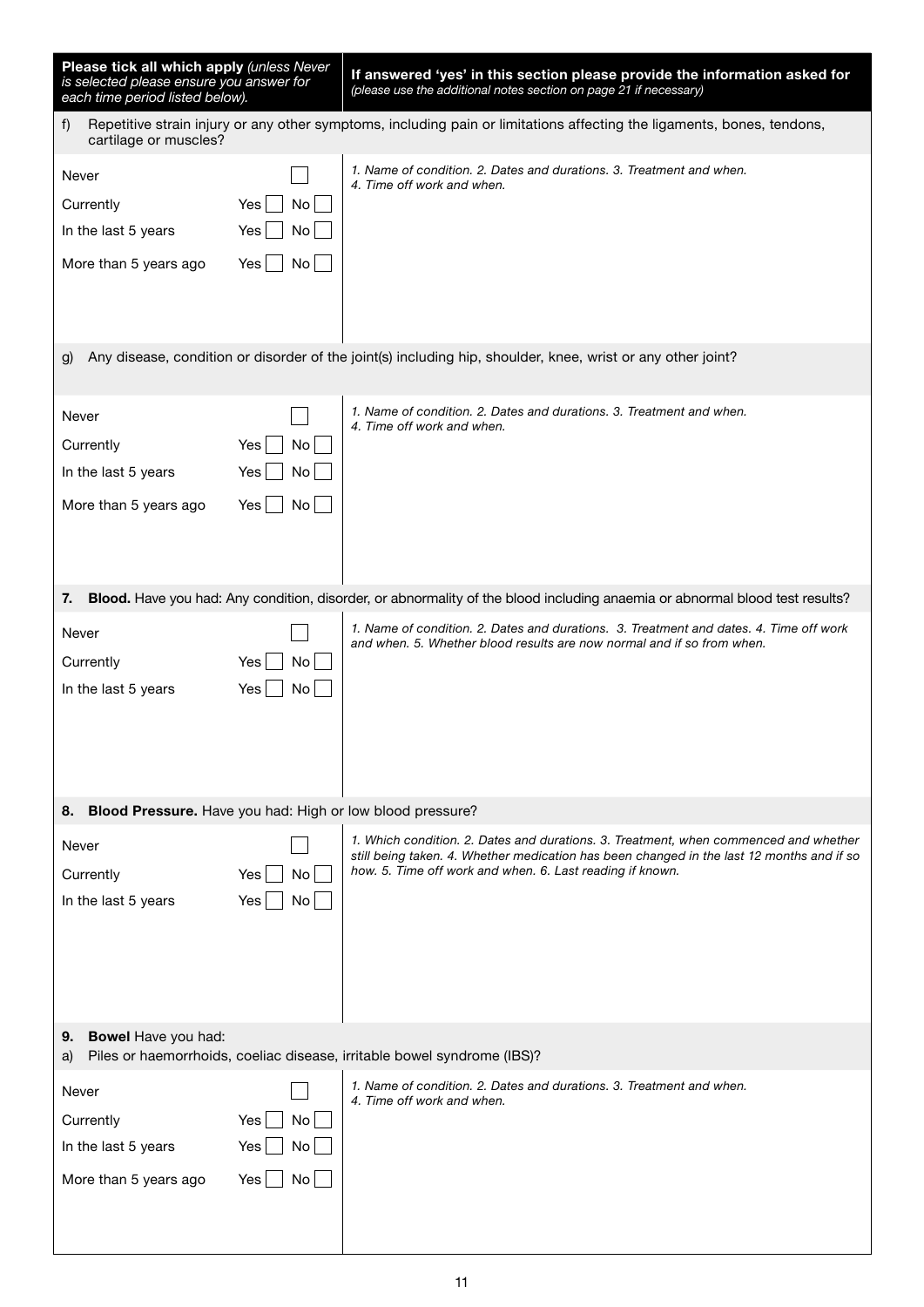| Please tick all which apply (unless Never<br>is selected please ensure you answer for<br>each time period listed below).               |                                         | If answered 'yes' in this section please provide the information asked for<br>(please use the additional notes section on page 21 if necessary)                                                                            |  |
|----------------------------------------------------------------------------------------------------------------------------------------|-----------------------------------------|----------------------------------------------------------------------------------------------------------------------------------------------------------------------------------------------------------------------------|--|
| b)                                                                                                                                     |                                         | Crohn's disease, ulcerative colitis or any other bowel condition(s)?                                                                                                                                                       |  |
| Never<br>Currently<br>In the last 5 years<br>More than 5 years ago                                                                     | No<br>Yes  <br>Yes  <br>No<br>No<br>Yes | 1. Name of condition. 2. Dates and durations. 3. Treatment and when.<br>4. Time off work and when.                                                                                                                         |  |
| 10. Broken Bones Have you had: A broken bone or fracture?                                                                              |                                         |                                                                                                                                                                                                                            |  |
| Never<br>Currently<br>In the last 5 years<br>More than 5 years ago                                                                     | Yes<br>No<br>No<br>Yes  <br>No<br>Yes   | 1. Dates. 2. Which bone (if applicable state right or left). 3. Whether a full recovery has<br>been made. 4. Whether surgery carried out and whether metalwork still present or if<br>removed, when.                       |  |
| tumours (whether malignant or benign)?                                                                                                 |                                         | 11. Cancer and Tumours Have you had: Cancer, leukaemia, Hodgkin's disease, lymphoma, spinal, acoustic or brain                                                                                                             |  |
| Never<br>Currently<br>In the last 5 years<br>More than 5 years ago                                                                     | Yes<br>No<br>Yes<br>No<br>Yes<br>No.    | 1. Name of condition. 2. Dates and durations. 3. Treatment and when.<br>4. Time off work and when.                                                                                                                         |  |
| 12. Cholesterol. Have you had: Raised cholesterol?                                                                                     |                                         |                                                                                                                                                                                                                            |  |
| Never<br>Currently<br>In the last 5 years<br>More than 5 years ago                                                                     | No<br>Yes<br>Yes  <br>No<br>Yes<br>No   | 1. Dates and durations. 2. Treatment, when commenced and whether still being taken. 3.<br>Whether medication has been changed in the last 12 months and if so how. 4. Time off<br>work and when. 5. Last reading if known. |  |
| 13. Circulation Have you had:<br>Varicose veins, a single episode of deep vein thrombosis (DVT), poor circulation or chest pain?<br>a) |                                         |                                                                                                                                                                                                                            |  |
| Never<br>Currently<br>In the last 5 years<br>More than 5 years ago                                                                     | Yes<br>No<br>Yes<br>No<br>Yes<br>No     | 1. Name of condition, 2. Dates and durations, 3. Treatment and when.<br>4. Time off work and when.                                                                                                                         |  |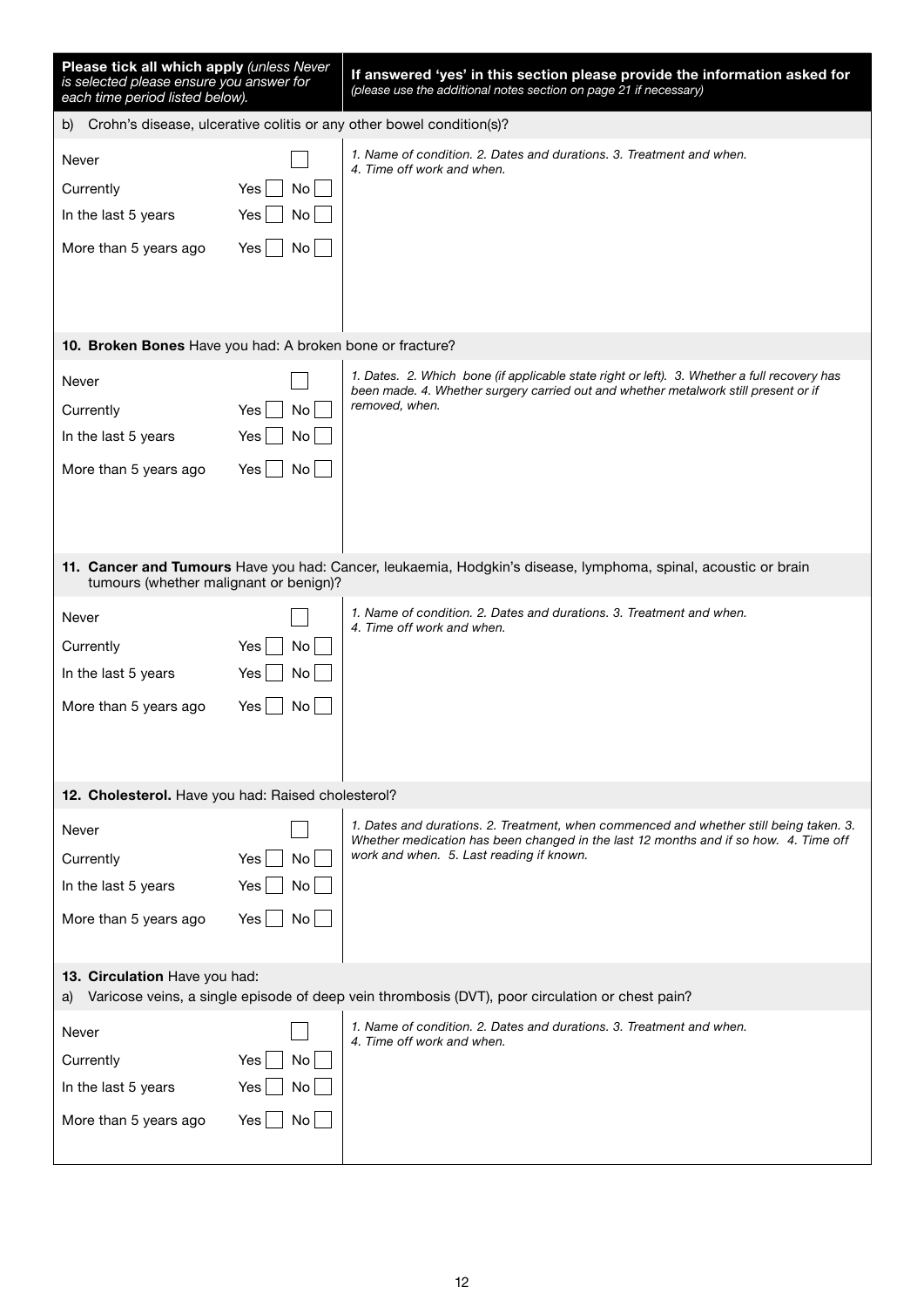| Please tick all which apply (unless Never<br>is selected please ensure you answer for<br>each time period listed below).                                                                |                                         | If answered 'yes' in this section please provide the information asked for<br>(please use the additional notes section on page 21 if necessary)                                                                     |  |
|-----------------------------------------------------------------------------------------------------------------------------------------------------------------------------------------|-----------------------------------------|---------------------------------------------------------------------------------------------------------------------------------------------------------------------------------------------------------------------|--|
|                                                                                                                                                                                         |                                         | b) Stroke, mini-stroke, transient ischaemic attack (TIA) or a brain haemorrhage including subarachnoid haemorrhage?                                                                                                 |  |
| Never<br>Currently<br>In the last 5 years<br>More than 5 years ago                                                                                                                      | Yes<br>No<br>No<br>Yes<br>Yes<br>No     | 1. Name of condition. 2. Dates and durations. 3. Treatment and when.<br>4. Time off work and when.                                                                                                                  |  |
| C)                                                                                                                                                                                      |                                         | Any disease, condition or disorder of the arteries in the legs or of the aorta, such as varicose veins, more than one episode<br>of deep vein thrombosis or thrombophlebitis (swelling of a vein caused by a clot)? |  |
| Never<br>Currently<br>In the last 5 years<br>More than 5 years ago                                                                                                                      | Yes<br>No.<br>Yes  <br>No.<br>Yes<br>No | 1. Name of condition. 2. Dates and durations. 3. Treatment and when.<br>4. Time off work and when.                                                                                                                  |  |
| 14. Depression/Anxiety Have you had:<br>a)<br>eating disorders?                                                                                                                         |                                         | Depression, anxiety, stress, low mood, panic attacks, bereavement reaction, anger management, fatigue, insomnia or                                                                                                  |  |
| Never<br>Currently<br>In the last 5 years<br>More than 5 years ago                                                                                                                      | Yes<br>No<br>Yes<br>No.<br>Yes<br>No    | 1. Name of condition. 2. Dates and durations. 3. Treatment and when.<br>4. Time off work and when.                                                                                                                  |  |
| b)                                                                                                                                                                                      |                                         | Any condition which has required referral to a psychiatrist, psychologist or counsellor?                                                                                                                            |  |
| Never<br>Currently<br>In the last 5 years<br>More than 5 years ago                                                                                                                      | Yes<br>No.<br>Yes<br>No<br>No<br>Yes    | 1. Name of condition. 2. Dates and durations. 3. Treatment and when.<br>4. Time off work and when.                                                                                                                  |  |
| 15. Diabetes Do you have diabetes?                                                                                                                                                      |                                         |                                                                                                                                                                                                                     |  |
| Currently                                                                                                                                                                               | Yes<br>No                               | 1. Date diagnosed. 2. Treatment. 3. Time off work and when. 4. Latest HbA1c or IFCC<br>result (and date). 5. Whether there have been complications such as eye, nerve,<br>circulatory or kidney problems.           |  |
| 16. Ears: Have you had: Any condition, disorder or abnormality of the ears including hearing loss, balance problems, tinnitus or<br>infection of the inner ear (such as labyrinthitis)? |                                         |                                                                                                                                                                                                                     |  |
| Never<br>Currently<br>In the last 5 years                                                                                                                                               | Yes<br>No.<br>Yes<br>No                 | 1. Name of condition. 2. Dates and durations. 3. Treatment and when.<br>4. Time off work and when.                                                                                                                  |  |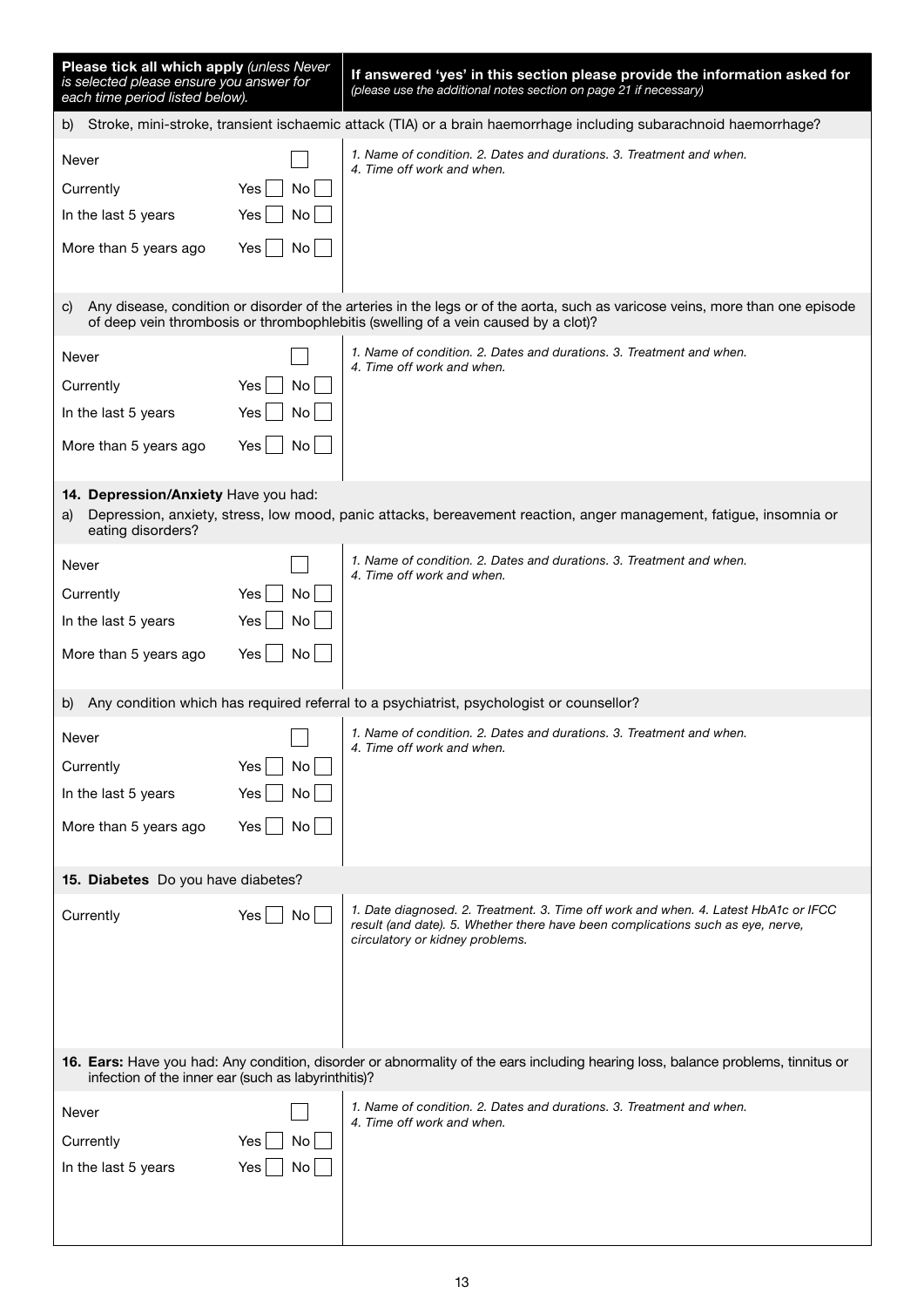| Please tick all which apply (unless Never<br>is selected please ensure you answer for<br>each time period listed below). |                                     | If answered 'yes' in this section please provide the information asked for<br>(please use the additional notes section on page 21 if necessary)                                                                 |  |
|--------------------------------------------------------------------------------------------------------------------------|-------------------------------------|-----------------------------------------------------------------------------------------------------------------------------------------------------------------------------------------------------------------|--|
|                                                                                                                          |                                     | 17. Eyes Have you had: Blurred or double vision, or any condition, disorder or abnormality of the eyes including glaucoma or<br>cataract? (Sight problems corrected by glasses or contact lens can be ignored). |  |
| Never<br>Currently<br>In the last 5 years<br>More than 5 years ago                                                       | Yes<br>No<br>Yes<br>No<br>Yes<br>No | 1. Name of condition. 2. Dates and durations. 3. Treatment and when.<br>4. Time off work and when.                                                                                                              |  |
|                                                                                                                          |                                     | 18. Fatigue: Have you had: Chronic fatigue syndrome (CFS), debility or ME?                                                                                                                                      |  |
| Never<br>Currently<br>In the last 5 years<br>More than 5 years ago                                                       | Yes<br>No<br>No<br>Yes<br>No<br>Yes | 1. Name of condition. 2. Dates and durations. 3. Treatment and when.<br>4. Time off work and when.                                                                                                              |  |
|                                                                                                                          |                                     | 19. Head : Have you had: Blackouts, fainting, frequent headaches, migraines, dizziness or vertigo?                                                                                                              |  |
| Never<br>Currently<br>In the last 5 years                                                                                | No<br>Yes<br>Yes<br>No.             | 1. Name of condition, 2. Dates and durations, 3. Treatment and when.<br>4. Time off work and when.                                                                                                              |  |
| disorder, irregular heartbeat, palpitations or heart enlargement?                                                        |                                     | 20. Heart: Have you had: Any disease, condition, abnormality or disorder of the heart including heart attack, angina, heart valve                                                                               |  |
| Never<br>Currently<br>In the last 5 years<br>More than 5 years ago                                                       | Yes<br>No<br>Yes<br>No<br>No<br>Yes | 1. Name of condition. 2. Dates and durations. 3. Treatment and when.<br>4. Time off work and when.                                                                                                              |  |
| 21. Hernia: Have you had: A hernia?                                                                                      |                                     |                                                                                                                                                                                                                 |  |
| Never<br>Currently<br>In the last 5 years                                                                                | No<br>Yes<br>Yes<br>No              | 1. Where and the type/site (e.g. left side groin). 2. Dates and durations.<br>3. Treatment and when, 4. Time off work and when.                                                                                 |  |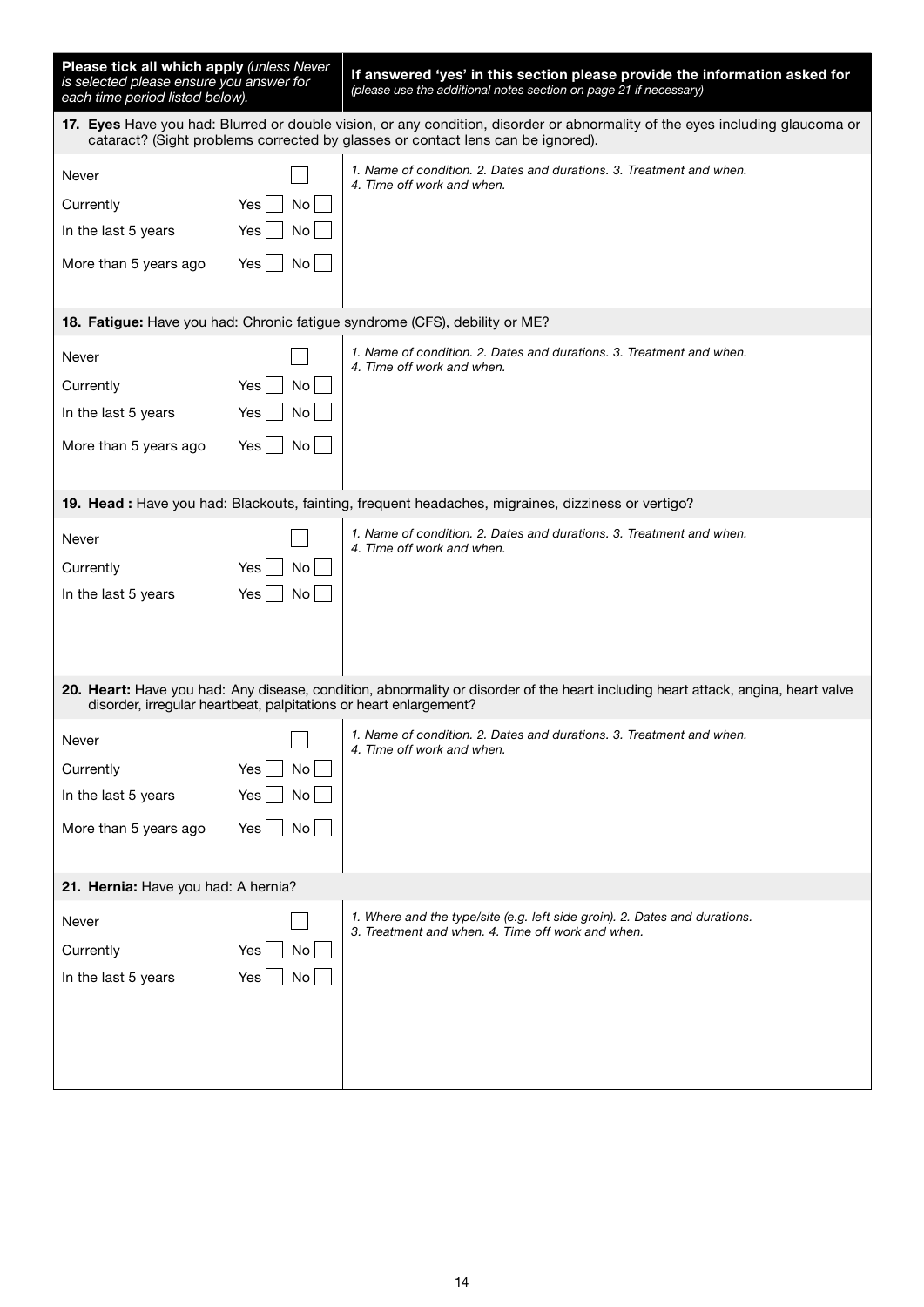| Please tick all which apply (unless Never<br>is selected please ensure you answer for<br>each time period listed below). |                                                                                                                                                                                                        | If answered 'yes' in this section please provide the information asked for<br>(please use the additional notes section on page 21 if necessary) |  |  |
|--------------------------------------------------------------------------------------------------------------------------|--------------------------------------------------------------------------------------------------------------------------------------------------------------------------------------------------------|-------------------------------------------------------------------------------------------------------------------------------------------------|--|--|
|                                                                                                                          | 22. Kidneys and Bladder Have you had: Any disease, condition, disorder or abnormality of the kidney, bladder or urinary<br>tract including blood or protein in the urine and urinary tract infections? |                                                                                                                                                 |  |  |
| Never<br>Currently<br>In the last 5 years                                                                                | Yes<br>No <sub>1</sub><br>No<br>Yes                                                                                                                                                                    | 1. Name of condition. 2. Dates and durations. 3. Treatment and when.<br>4. Time off work and when.                                              |  |  |
|                                                                                                                          |                                                                                                                                                                                                        | 23. Liver Have you had: Any disease, condition, disorder or abnormality of the liver including hepatitis?                                       |  |  |
| Never<br>Currently<br>In the last 5 years<br>More than 5 years ago                                                       | Yes  <br>No<br>No<br>Yes  <br>$\mathsf{No}$<br>Yes                                                                                                                                                     | 1. Name of condition. 2. Dates and durations. 3. Treatment and when.<br>4. Time off work and when.                                              |  |  |
| 24. Nervous System (i) Have you had any:<br>a)                                                                           |                                                                                                                                                                                                        | Disease of the central nervous system including multiple sclerosis (MS), optic neuritis or paralysis?                                           |  |  |
| Never<br>Currently<br>In the last 5 years<br>More than 5 years ago                                                       | Yes<br>No<br>Yes<br>No<br>Yes<br>No                                                                                                                                                                    | 1. Name of condition. 2. Dates and durations. 3. Treatment and when.<br>4. Time off work and when.                                              |  |  |
| b)<br>co-ordination or walking?                                                                                          |                                                                                                                                                                                                        | Numbness, change in skin sensation, muscle weakness or paralysis, tremor or difficulty with upper and/or lower limb                             |  |  |
| Never<br>Currently<br>In the last 5 years<br>More than 5 years ago                                                       | No<br>Yes<br>No<br>Yes<br>Yes<br>$\mathsf{No}$                                                                                                                                                         | 1. Name of condition, 2. Dates and durations, 3. Treatment and when.<br>4. Time off work and when.                                              |  |  |
| Epilepsy or fits?<br>C)                                                                                                  |                                                                                                                                                                                                        |                                                                                                                                                 |  |  |
| Never<br>Currently<br>In the last 5 years<br>More than 5 years ago                                                       | No<br>Yes<br>Yes<br>No<br>Yes<br>No                                                                                                                                                                    | 1. Name of condition, 2. Dates and durations, 3. Treatment and when,<br>4. Time off work and when.                                              |  |  |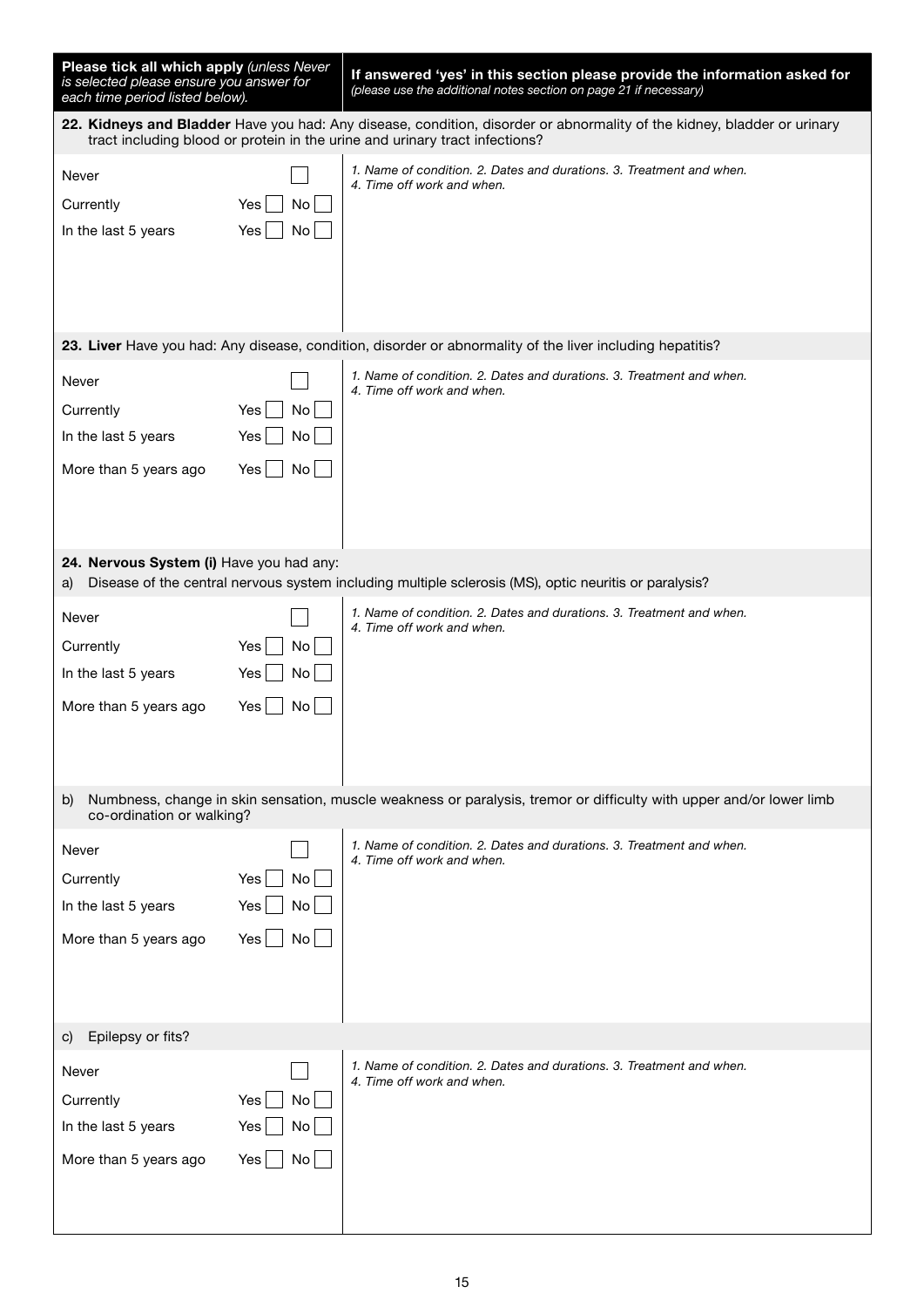| Please tick all which apply (unless Never<br>is selected please ensure you answer for<br>each time period listed below).                                                                                 |                                      | If answered 'yes' in this section please provide the information asked for<br>(please use the additional notes section on page 21 if necessary) |  |
|----------------------------------------------------------------------------------------------------------------------------------------------------------------------------------------------------------|--------------------------------------|-------------------------------------------------------------------------------------------------------------------------------------------------|--|
|                                                                                                                                                                                                          |                                      | 25. Nervous System (ii) Do you have: Parkinson's disease, cerebral palsy, Alzheimer's disease or dementia?                                      |  |
| Currently                                                                                                                                                                                                | No<br>Yes.                           | 1. Name of condition. 2. Dates and durations. 3. Treatment and when.<br>4. Time off work and when.                                              |  |
|                                                                                                                                                                                                          |                                      | 26. Lung Disease Have you had: Sarcoidosis, tuberculosis, emphysema or chronic obstructive pulmonary disease?                                   |  |
| Never<br>Currently<br>In the last 5 years<br>More than 5 years ago                                                                                                                                       | Yes<br>No<br>Yes<br>No.<br>No<br>Yes | 1. Name of condition. 2. Dates and durations. 3. Treatment and when.<br>4. Time off work and when.                                              |  |
|                                                                                                                                                                                                          |                                      | 27. Non Cancerous Conditions Have you had: An internal or external lump, benign tumour, cyst, polyp or growth?                                  |  |
| Never<br>Currently<br>In the last 5 years                                                                                                                                                                | Yes<br>No<br>Yes<br>No               | 1. Which condition 2. Dates and durations. 3. Tests carried out, results and when.<br>4. Treatment and dates. 5. Time off work and when.        |  |
| condition(s) or abnormality(ies)?                                                                                                                                                                        |                                      | 28. Nose, Throat and Breathing Have you had: Asthma, hayfever, bronchitis, chest infection, nose or sinus problem(s),                           |  |
| Never<br>Currently<br>In the last 5 years                                                                                                                                                                | Yes<br>No  <br>Yes<br>No.            | 1. Name of condition. 2. Dates and durations. 3. Treatment and when.<br>4. Time off work and when.                                              |  |
| 29. Sexually Transmitted Disease(s) Have you:<br>such a test?                                                                                                                                            |                                      | Tested positive for HIV, Hepatitis B or C or a sexually transmitted disease or infection, or are you awaiting the result of                     |  |
| Never<br>Currently<br>In the last 5 years<br>More than 5 years ago                                                                                                                                       | No<br>Yes<br>Yes<br>No<br>Yes<br>No  | 1. Name of condition. 2. Dates and durations. 3. Treatment and when.<br>4. Time off work and when.                                              |  |
| 30. Skin Have you had: Any disease, condition, abnormality or disorder of the skin including eczema, dermatitis, psoriasis or<br>a mole or freckle which has bled, become painful or changed appearance? |                                      |                                                                                                                                                 |  |
| Never<br>Currently<br>In the last 5 years                                                                                                                                                                | Yes<br>No<br>Yes  <br>No             | 1. Name of condition. 2. Dates and durations. 3. Treatment and when.<br>4. Time off work and when.                                              |  |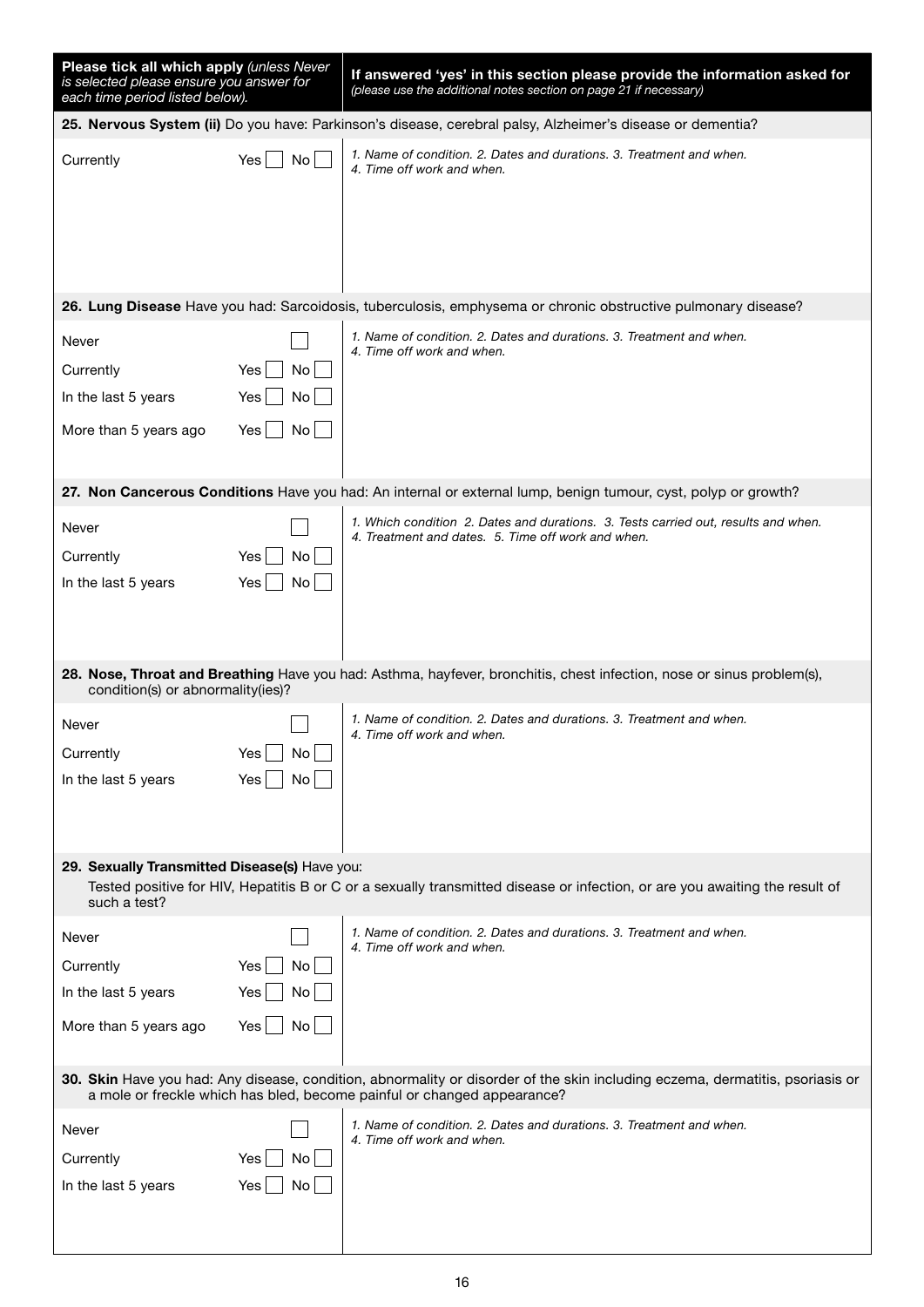| Please tick all which apply (unless Never<br>is selected please ensure you answer for<br>each time period listed below).                                                                                  |                                                                                                                                                                       | If answered 'yes' in this section please provide the information asked for<br>(please use the additional notes section on page 21 if necessary)                                                                                                                                                                                |  |  |
|-----------------------------------------------------------------------------------------------------------------------------------------------------------------------------------------------------------|-----------------------------------------------------------------------------------------------------------------------------------------------------------------------|--------------------------------------------------------------------------------------------------------------------------------------------------------------------------------------------------------------------------------------------------------------------------------------------------------------------------------|--|--|
|                                                                                                                                                                                                           | 31. Stomach Have you had: Any disease, condition, abnormality or disorder of the digestive system, pancreas, gall bladder,<br>indigestion/heartburn or stomach ulcer? |                                                                                                                                                                                                                                                                                                                                |  |  |
| Never<br>Currently<br>Yes<br>In the last 5 years<br>Yes l                                                                                                                                                 | No.<br>No.                                                                                                                                                            | 1. Name of condition. 2. Dates and durations. 3. Treatment and when.<br>4. Time off work and when.                                                                                                                                                                                                                             |  |  |
|                                                                                                                                                                                                           |                                                                                                                                                                       | 32. Thyroid Have you had: Any disease, condition, abnormality or disorder of the thyroid including abnormal thyroid readings?                                                                                                                                                                                                  |  |  |
| Never<br>Currently<br>Yes<br>In the last 5 years<br>Yes                                                                                                                                                   | No<br>No.                                                                                                                                                             | 1. Name of condition. 2. Dates and durations. 3. Treatment and dates. 4. Time off work<br>and when. 5. Whether blood results now normal and if so from when.                                                                                                                                                                   |  |  |
|                                                                                                                                                                                                           |                                                                                                                                                                       | 33. Urine Have you had: Sugar, protein or blood in your urine or ever been told your urine was not normal?                                                                                                                                                                                                                     |  |  |
| Never<br>Currently<br>Yes<br>In the last 5 years<br>Yes                                                                                                                                                   | No.<br>No                                                                                                                                                             | 1. Which condition. 2. Dates and durations. 3. Treatment and dates. 4. Time off work and<br>when. 5. Whether urine results now normal and if so from when.                                                                                                                                                                     |  |  |
|                                                                                                                                                                                                           |                                                                                                                                                                       | 34. Female only Have you had: Painful or heavy periods, abnormal bleeding or any gynaecological (including abnormal<br>cervical smear) for which you have sought advice or been given treatment or investigation or in the case of cervical<br>smear been requested to attend for other than the routine 3 or 5 yearly smears? |  |  |
| Never<br>Currently<br>Yes<br>Yes  <br>In the last 5 years                                                                                                                                                 | No<br>No                                                                                                                                                              | 1. Name of condition. 2. Dates and durations. 3. Treatment and when.<br>4. Time off work and when.                                                                                                                                                                                                                             |  |  |
| 35. Male only Have you had: Any disease, condition, abnormality or disorder of the male reproductive system, a testicular<br>disorder, prostate disorder or abnormalities including an abnormal PSA test? |                                                                                                                                                                       |                                                                                                                                                                                                                                                                                                                                |  |  |
| Never<br>Currently<br>Yes<br>In the last 5 years<br>Yes                                                                                                                                                   | No<br>No.                                                                                                                                                             | 1. Name of condition. 2. Dates and durations. 3. Treatment and when.<br>4. Time off work and when.                                                                                                                                                                                                                             |  |  |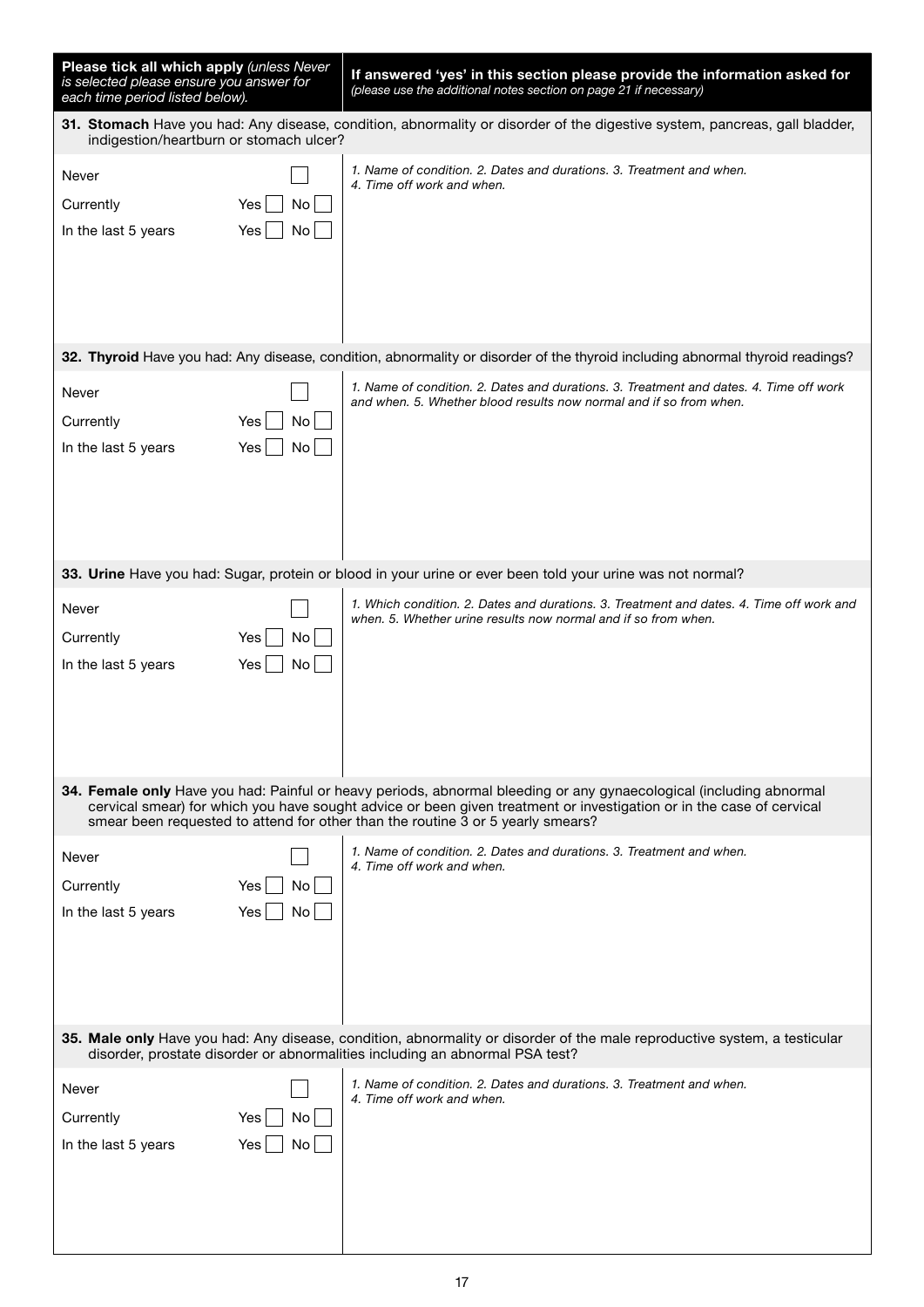| Please tick all which apply (unless Never<br>is selected please ensure you answer for<br>each time period listed below).                                                                                                                                                                            |                        | If answered 'yes' in this section please provide the information asked for<br>(please use the additional notes section on page 21 if necessary)                                                                               |  |
|-----------------------------------------------------------------------------------------------------------------------------------------------------------------------------------------------------------------------------------------------------------------------------------------------------|------------------------|-------------------------------------------------------------------------------------------------------------------------------------------------------------------------------------------------------------------------------|--|
| 36. Miscellaneous                                                                                                                                                                                                                                                                                   |                        |                                                                                                                                                                                                                               |  |
| a)                                                                                                                                                                                                                                                                                                  |                        | In the last 5 years have you had any medical attention with a doctor or other medical practitioner or at a hospital or<br>required any investigation, scan or test including blood tests which you haven't already mentioned? |  |
| Never                                                                                                                                                                                                                                                                                               |                        | 1. Symptoms. 2. Tests carried out. 3. Diagnosis. 4. Duration of problem. 5. Treatment<br>and dates. 6. Time off work and when.                                                                                                |  |
| Currently                                                                                                                                                                                                                                                                                           | Yes<br>No              |                                                                                                                                                                                                                               |  |
| In the last 5 years                                                                                                                                                                                                                                                                                 | Yes<br>No              |                                                                                                                                                                                                                               |  |
|                                                                                                                                                                                                                                                                                                     |                        |                                                                                                                                                                                                                               |  |
| b)                                                                                                                                                                                                                                                                                                  |                        | Have you any expectation of seeking medical advice or treatment in the near future or have you been advised to have<br>any medical investigation, test or scan or are you awaiting any results?                               |  |
| Currently                                                                                                                                                                                                                                                                                           | No <sub>1</sub><br>Yes | 1. Reason. 2. Symptoms. 3. Nature of test / advice to be sought or already sought.<br>4. Who consulted / to be consulted. 5. Dates.                                                                                           |  |
| Do you have any medical condition(s) or injury(ies) which you haven't already mentioned for which you are taking tablets,<br>C)<br>medicines, prescribed drugs or any other treatment? For example physiotherapy or alternative therapies (contraceptives<br>and cold/flu remedies can be ignored). |                        |                                                                                                                                                                                                                               |  |
| Never                                                                                                                                                                                                                                                                                               |                        | 1. Name of condition, 2. Dates and durations, 3. Treatment and when.                                                                                                                                                          |  |
|                                                                                                                                                                                                                                                                                                     | <b>No</b>              | 4. Time off work and when.                                                                                                                                                                                                    |  |
| Currently                                                                                                                                                                                                                                                                                           | Yes                    |                                                                                                                                                                                                                               |  |
| In the last 5 years                                                                                                                                                                                                                                                                                 | Yes<br>No              |                                                                                                                                                                                                                               |  |
| More than 5 years ago                                                                                                                                                                                                                                                                               | No<br>Yes              |                                                                                                                                                                                                                               |  |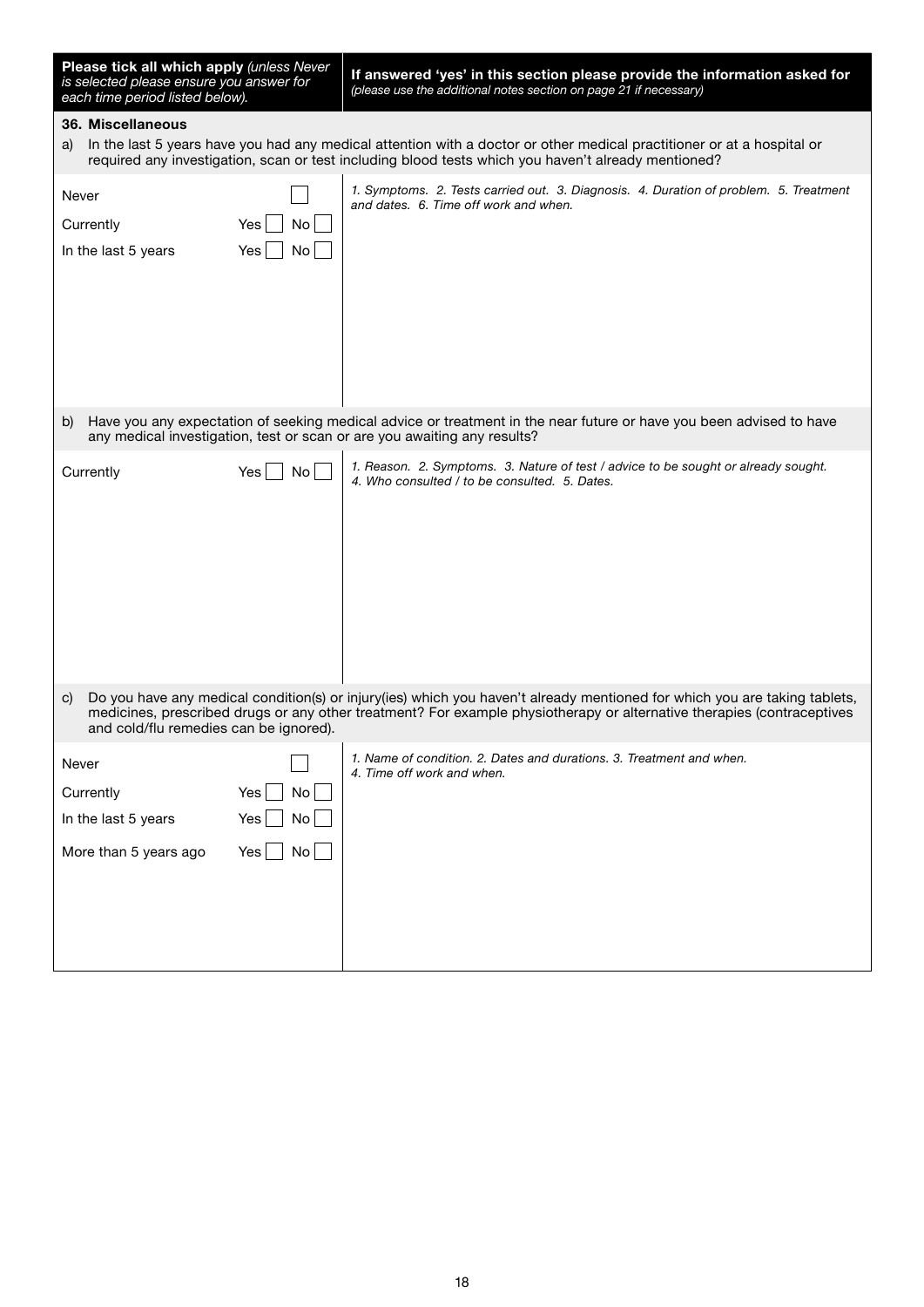# Your family

Have any of your natural parents, brothers or sisters suffered from any of the following before the age of 65?

| Condition                               |              | Whether you have been advised to have tests as a result of your relatives<br>illness and if so the date, results and whether further tests are due or<br>recommended. |
|-----------------------------------------|--------------|-----------------------------------------------------------------------------------------------------------------------------------------------------------------------|
| <b>Alzheimer's Disease</b>              |              |                                                                                                                                                                       |
| No<br>Yes                               | Age at onset | Yes  <br>No    <br>$\sim$ 1                                                                                                                                           |
|                                         | Relative     |                                                                                                                                                                       |
| Cancer - please state type below        |              |                                                                                                                                                                       |
| No<br>Yes                               | <b>Type</b>  | Yes $\Box$<br>$\overline{N}$ o $\vert$ $\vert$                                                                                                                        |
|                                         | Age at onset |                                                                                                                                                                       |
|                                         | Relative     |                                                                                                                                                                       |
| <b>Diabetes</b>                         |              |                                                                                                                                                                       |
| No<br>Yes                               | Age at onset | $Yes$ $\Box$<br>$\mathsf{No} \bigsqcup$                                                                                                                               |
|                                         | Relative     |                                                                                                                                                                       |
|                                         |              | Heart Disease (including heart attack, angina, bypass, heart enlargement, cardiomyopathy) - please state which type below                                             |
|                                         | <b>Type</b>  |                                                                                                                                                                       |
| $\overline{N}$ o<br>Yes                 | Age at onset | $\mathsf{No}$<br>$Yes \mid \mid$                                                                                                                                      |
|                                         | Relative     |                                                                                                                                                                       |
| <b>Huntington's Disease</b>             |              |                                                                                                                                                                       |
|                                         |              |                                                                                                                                                                       |
| $\overline{N}$ o $\vert$ $\vert$<br>Yes | Age at onset | $\overline{N}$ o $\vert$ $\vert$<br>$Yes \mid \cdot$                                                                                                                  |
|                                         | Relative     |                                                                                                                                                                       |
| <b>Motor Neurone Disease</b>            |              |                                                                                                                                                                       |
| No<br>Yes                               | Age at onset | Yes<br>$\mathsf{No}$                                                                                                                                                  |
|                                         | Relative     |                                                                                                                                                                       |
| <b>Multiple Sclerosis</b>               |              |                                                                                                                                                                       |
| $\blacksquare$ No $\blacksquare$<br>Yes | Age at onset | Yes $\vert$ $\vert$<br>$\mathsf{No}$                                                                                                                                  |
|                                         | Relative     |                                                                                                                                                                       |
| <b>Parkinson's Disease</b>              |              |                                                                                                                                                                       |
| No<br>Yes                               | Age at onset | No<br>Yes $\vert$ $\vert$                                                                                                                                             |
|                                         | Relative     |                                                                                                                                                                       |
|                                         |              |                                                                                                                                                                       |
| <b>Polycystic Kidney Disease</b>        |              |                                                                                                                                                                       |
| No<br>Yes                               | Age at onset | $Yes \bigsqcup No \bigsqcup$                                                                                                                                          |
|                                         | Relative     |                                                                                                                                                                       |
| <b>Stroke</b>                           |              |                                                                                                                                                                       |
| Yes<br>No                               | Age at onset | No<br>Yes                                                                                                                                                             |
|                                         | Relative     |                                                                                                                                                                       |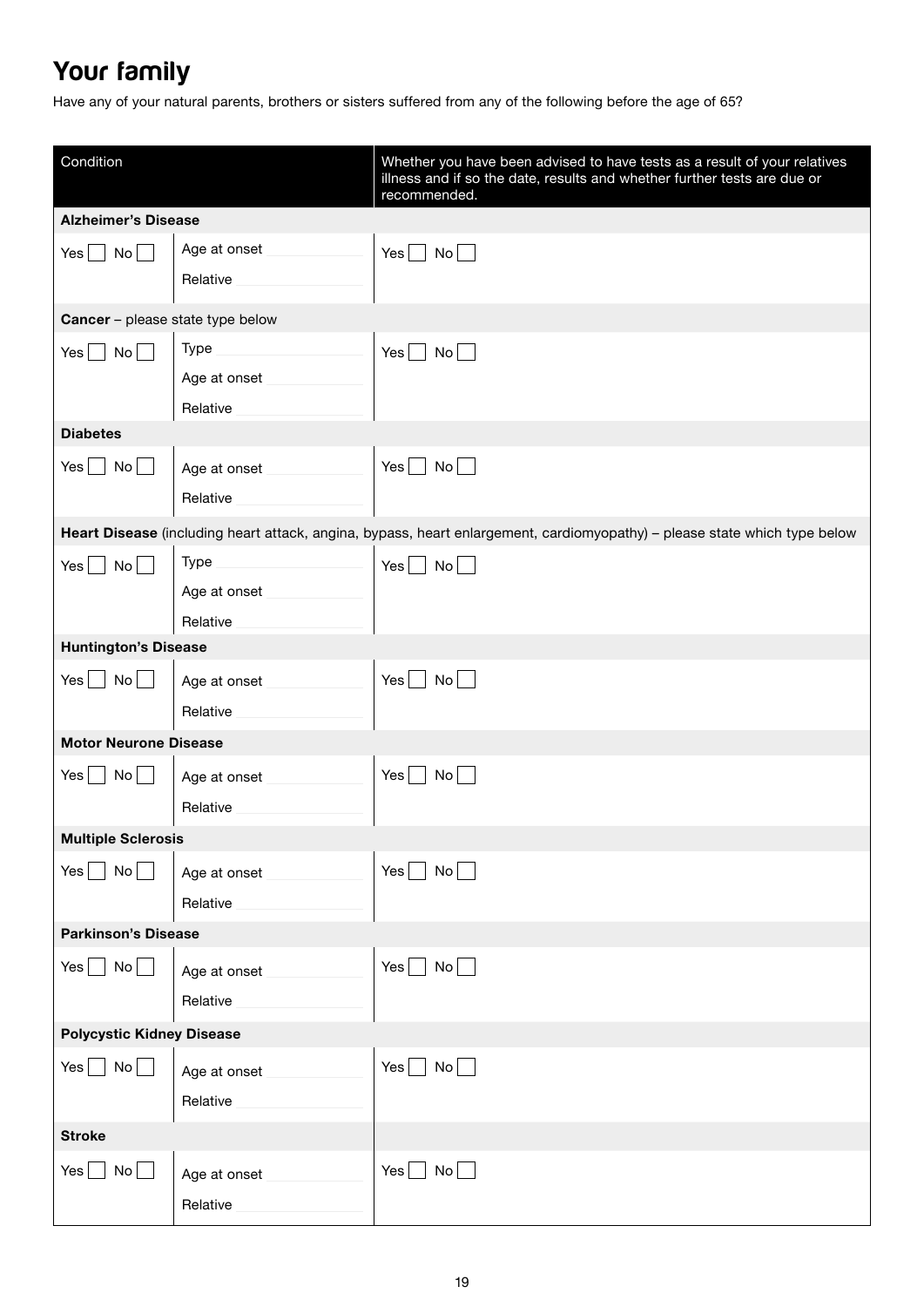# F. Declarations and consents

### Access to Medical Reports Act 1988

- I have read the explanation of my rights under the Access to Medical Reports Act 1988 (page 22) and consent to Cirencester Friendly Society Limited being provided with my medical information, including copies of my medical records, from any medical practitioner who has attended to me concerning anything which affects my physical or mental health or condition.
- I understand that Cirencester Friendly may ask for information from my Medical Practitioner as part of their random disclosure verification process to verify I have given accurate and complete information to Cirencester Friendly. My instruction above applies to those random requests as well and I understand that I will be notified in writing if my application is selected for that check.

If you wish to see the medical report before it is returned to us. Please tick here  $\Box$ 

### Data Protection

- I have read the explanation of the applicable Data Protection legislation (page 22) and I consent to the Society being provided with information from other insurers or third parties concerning my application including, but not limited to, information concerning my physical and/or mental health, previous or concurrent applications for life or health insurance and any relevant financial information.
- I authorise the release of confidential information, including but not limited to, information concerning my physical and/or mental health or condition obtained by the Society, to any doctors or specialists appointed by the Society in relation to the application and to any third party who requires such information for lawful purposes.
- If applicable, I understand a specially trained interviewer will contact me with regards to further medical information for my application for Income Assured Enhanced and I consent to this process.
- I consent to medical information being obtained by Cirencester Friendly from my Medical Practitioner under the random disclosure verification process if my application is selected for that check.

### Contract Agreement

- I have read and understood the important notes on page 3 of this application form.
- $\blacksquare$  I have read over the replies to all of the questions in this form and I accept full responsibility for the accuracy of the answers and statements given, even if they were recorded on my behalf and confirm that they are true and complete to the best of my knowledge and belief and I have disclosed all information material to my application. I consent to the Society undertaking any other enquiries they consider necessary concerning this application.
- I understand that the medical information from my Medical Practitioner under the random disclosure verification check (if this application is selected for that check) may be received after the start of the contract. I also understand that if I have not accurately and completely disclosed Cirencester Friendly shall advise me in writing of any changes to the contract and reserves the right to cancel the contract and end membership.
- I understand that the Memorandum and Rules along with the Schedule 5 to the Rules (available from www.cirencester-friendly.co.uk) constitute the contract between me and the Society and it is important for me to read these within 30 days of receipt. *(If there are any terms that you do not understand or do not wish to agree to please discuss it with us or your Financial Adviser before signing. Only sign this application if you wish to be bound by the terms and conditions).*
- I I shall advise the Society in writing of any changes in my health and other circumstances (including financial) which happen before the contract commences.
- Inereby apply for Membership of the Society and agree to abide by the Society's Rules, present and future. I further agree that if I have made any incorrect statement in this, my application, the Rules of the Society will be strictly applied.

### Due to the current Covid-19 pandemic, please also confirm the following are all true. Please tick here

- I am working my full hours, on full occupational duties and am not in receipt of furlough payments or SEISS. I am also not aware that I am due to be furloughed, made redundant or that my work circumstances are due to change in any way but if they do, I will notify you.
- I am aware that at claim any Benefit payable will be subject to me providing evidence of my taxable earnings, for the 12 months immediately preceding the claim.

### Please tick to confirm you have read and understood the following Exclusion, which means that no benefit will be paid in relation to;

Coronavirus / Covid-19, other viral and respiratory tract infections, (to include self-quarantine, of all types, and / or caring for others with these conditions) and associated conditions including post viral fatigue and post viral depression, if you are applying for a 1 week deferred period.

| Signature<br>of Applicant |                             | Date |
|---------------------------|-----------------------------|------|
| Print Full<br>Name        | (please use block capitals) |      |

### Please Note

The Applicant should not sign the above declaration unless the Application Form has been completed and checked by them for accuracy.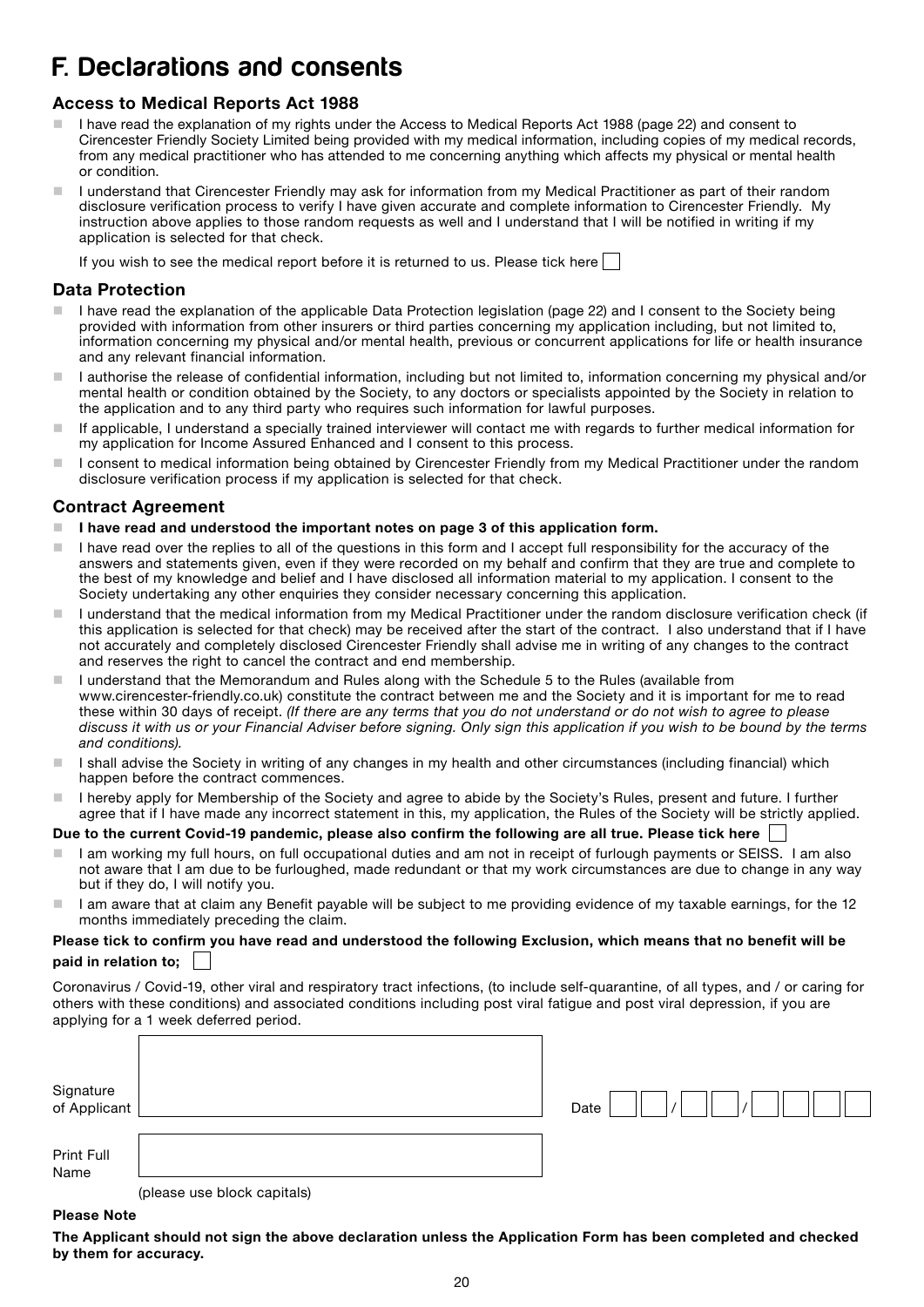# G.Additional information

| <b>Question No.</b> |  |  |  |  |  |  |
|---------------------|--|--|--|--|--|--|
|                     |  |  |  |  |  |  |
|                     |  |  |  |  |  |  |
|                     |  |  |  |  |  |  |
|                     |  |  |  |  |  |  |
|                     |  |  |  |  |  |  |
|                     |  |  |  |  |  |  |
|                     |  |  |  |  |  |  |
|                     |  |  |  |  |  |  |
|                     |  |  |  |  |  |  |
|                     |  |  |  |  |  |  |
|                     |  |  |  |  |  |  |
|                     |  |  |  |  |  |  |
|                     |  |  |  |  |  |  |
|                     |  |  |  |  |  |  |
|                     |  |  |  |  |  |  |
|                     |  |  |  |  |  |  |
|                     |  |  |  |  |  |  |
|                     |  |  |  |  |  |  |
|                     |  |  |  |  |  |  |
|                     |  |  |  |  |  |  |
|                     |  |  |  |  |  |  |
|                     |  |  |  |  |  |  |
|                     |  |  |  |  |  |  |
|                     |  |  |  |  |  |  |
|                     |  |  |  |  |  |  |
|                     |  |  |  |  |  |  |
|                     |  |  |  |  |  |  |
|                     |  |  |  |  |  |  |
|                     |  |  |  |  |  |  |
|                     |  |  |  |  |  |  |
|                     |  |  |  |  |  |  |
|                     |  |  |  |  |  |  |
|                     |  |  |  |  |  |  |
|                     |  |  |  |  |  |  |
|                     |  |  |  |  |  |  |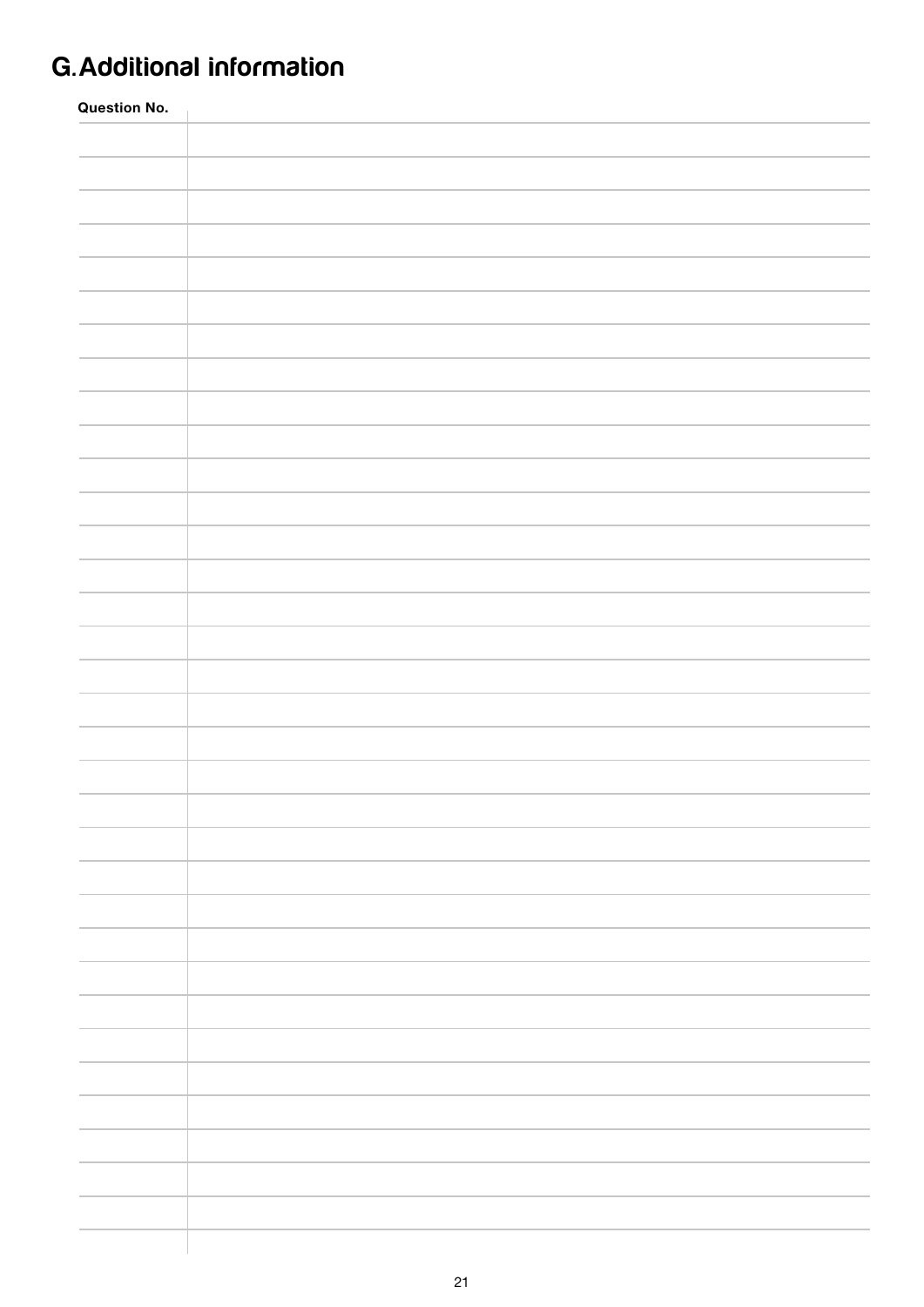# Important information

### for all applicants which should be read carefully

### Data Protection

- For the purpose of the applicable Data Protection legislation the Data Processor and Controller in relation to the information you supply is the Cirencester Friendly Society Limited. Any information about you will be put on our database and held in accordance with the Data Protection legislation.
- $\blacksquare$  It will be used for the purposes of processing this application and administering your membership.
- We may conduct, or have conducted on our behalf, checks with external agents in connection with this application for validation purposes.
- We or our agents may ask you for more information, or carry out further checks and searches and/or share information with third parties when assessing your application, managing your membership or assessing any future claims for fraud prevention and verification.
- We may ask for information from your Medical Practitioner as part of our random disclosure verification process.
- We may share information about you with:-

 Third parties – including but not limited to Trustees in Bankruptcy, reinsurers, underwriters, financial institutions, credit reference agencies and medical agencies (including UK and abroad) and sub-contractors and agents in order to provide you with the service applied for, for fraud prevention or so that services may be processed on our behalf.

- Government regulators and the Ombudsman to help resolve a complaint or for audit purposes.
- Other insurance companies who require the information for lawful purposes.
- If you ask, we will tell you what information we hold about you and provide information in line with the applicable Data Protection legislation. You should let us know if you think any information we hold about you is inaccurate, so we can correct it.
- On request from you we will forward you a copy of our Subject Access Request (SAR) forms for completion. You will be required to send the completed forms to us enclosing proof of ID and the specified fee. On receipt of completed and signed forms, your request will be processed and a response made within one calendar month from the date they are received. All SAR requests will be subject to legal restrictions placed on disclosure. Please direct enquiries relating to your data to The Data Protection Officer, Cirencester Friendly Society Limited, Mutuality House, The Mallards, South Cerney, Cirencester, Glos. GL7 5TQ.
- To help improve our service and in the interests of security we may monitor and/or record your telephone calls with us.
- Notice Insurers and Friendly Societies pass information on claims concerning income protection insurance, critical illness insurance and waiver of premium benefits to the Income Protection Claims Register, run by the Association of British Insurers.
- The aim is to prevent fraudulent claims. When you make a claim, we may notify the register of that event.

### Access to Medical Reports Act 1988

### (or Access to Personal Files and Medical Reports (Northern Ireland) Order 1991)

- Before we can apply for a medical report from a Medical Practitioner who has cared for you, we need your consent by signing the Declarations and Consents. (page 20) Therefore please read this section before you sign the Declaration as it sets out your rights under the Access to Medical Reports Act 1988 (or 1991 Order) and the procedure for dealing with reports.
- You do not have to give your consent but, if you do not, we may be unable to proceed with your application. If you do consent, you can also say whether you wish to see the report before it is sent to the Society.
- If you tell us you wish to see the report (we will tell you at the same time as we write to the Medical Practitioner and we will tell him/her you wish to see the report), you will then have 21 days to contact him/her about arrangements for you to see the report.
- $\blacksquare$  If you tell us you do not wish to see the report, we do not have to notify you if we apply for one.
- Whether or not you tell us you wish to see the report before it is sent to us, the medical practitioner must let you see a copy for up to 6 months after it is supplied to us, if you ask the medical practitioner.
- If you ask the Medical Practitioner for a copy of the report, he/she can charge you a reasonable fee to cover his/her costs.
- If you have seen a report before it is sent to us, the medical practitioner cannot submit it until he/she has your consent.
- You can write to the Medical Practitioner, asking him/her to amend any part of the report which you consider to be incorrect or misleading and have attached to the report a statement of your views on any part where you and the medical practitioner are not in agreement and which he/she is not prepared to alter.
- The medical practitioner is not obliged to let you see any part of the report if, in his/her opinion, that would be likely to cause serious harm to your physical or mental health or that of others, or would indicate the medical practitioner's intentions towards you, or if disclosure would be likely to reveal information about, or the identity of, another person who has supplied information about you, unless that person has consented or the information relates to, or has been supplied by, a health professional involved in caring for you.
- In such cases, the Medical Practitioner must notify you and you will be limited to seeing any remaining part of the report.
- If it is the whole report which is affected, the Medical Practitioner must not send it to us unless you give your consent.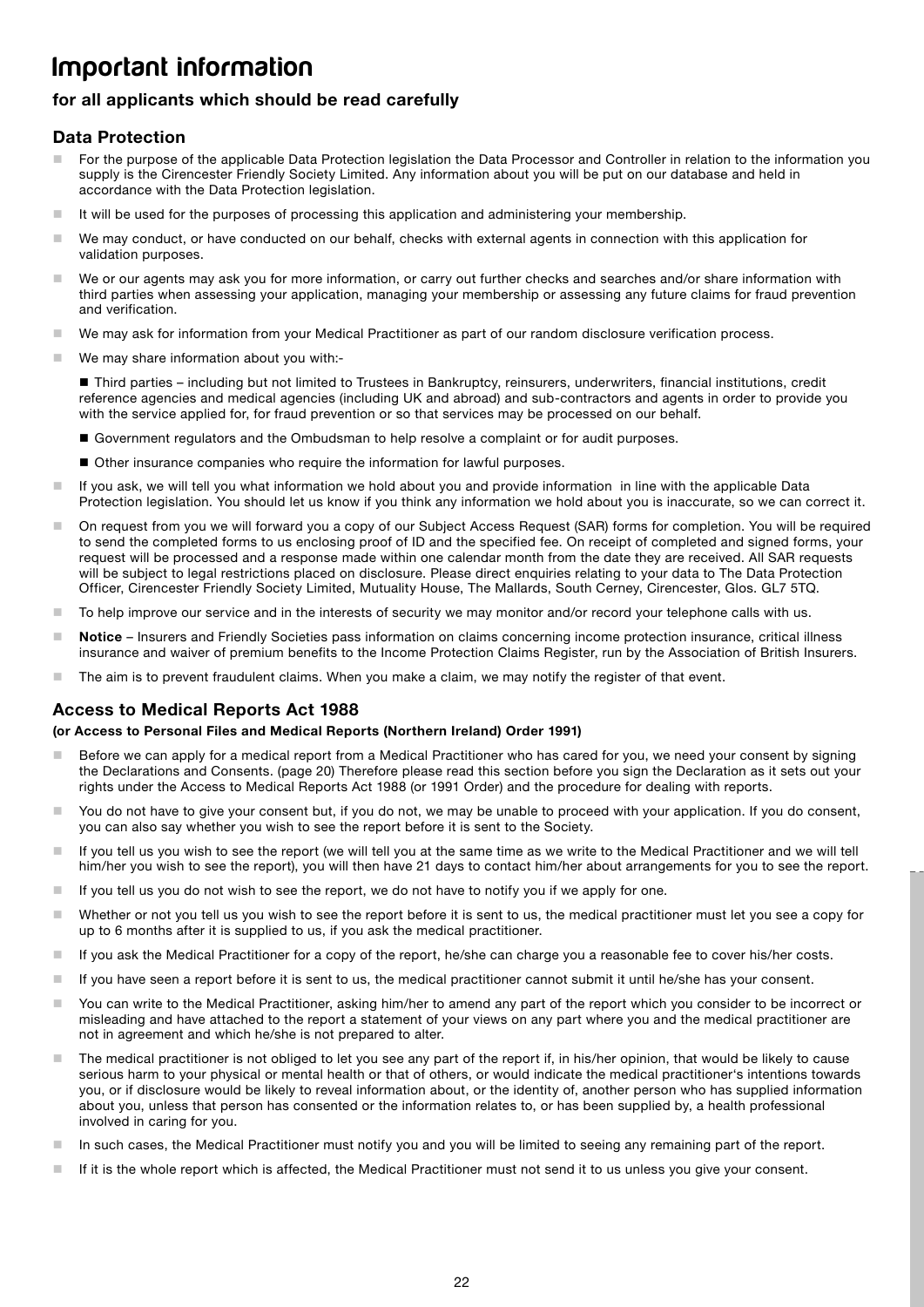



Please fill in the whole form using a ball point pen and send it to:

Cirencester Friendly Society Limited Mutuality House The Mallards South Cerney Cirencester, Glos. GL7 5TQ

# Instruction to your bank or building society to pay by Direct Debit

| Service user number |  |  |   |  |  |  |  |  |
|---------------------|--|--|---|--|--|--|--|--|
|                     |  |  | c |  |  |  |  |  |
| Reference           |  |  |   |  |  |  |  |  |
|                     |  |  |   |  |  |  |  |  |

#### Instruction to your bank or building society

Please pay (Cirencester Friendly Society Limited) Direct Debits from the account detailed in this Instruction subject to the safeguards assured by the Direct Debit Guarantee. I understand that this Instruction may remain with (Cirencester Friendly Society Limited) and, if so, details will be passed electronically to my bank/building society.

| Signature(s) |  |
|--------------|--|
|              |  |
|              |  |
|              |  |
| Date         |  |
|              |  |

Banks and building societies may not accept Direct Debit Instructions for some types of account

This guarantee should be detached and retained by the payer.

# The Direct Debit Guarantee

Postcode

To: The Manager **Bank/building society** 

Name and full postal address of your bank or building society



- This Guarantee is offered by all banks and building societies that accept instructions to pay Direct Debits.
- If there are any changes to the amount, date or frequency of your Direct Debit Cirencester Friendly Society Limited will notify you 5 working days in advance of your account being debited or as otherwise agreed. If you request Cirencester Friendly Society Limited to collect a payment, confirmation of the amount and date will be given to you at the time of the request.
- If an error is made in the payment of your Direct Debit by Cirencester Friendly Society Limited or your bank or building society you are entitled to a full and immediate refund of the amount paid from your bank or building society.
	- If you receive a refund you are not entitled to, you must pay it back when Cirencester Friendly Society Limited asks you to.
- You can cancel a Direct Debit at any time by simply contacting your bank or building society. Written confirmation may be required. Please also notify us.

Name(s) of account holder(s)

Bank/Building Society account number

Address

Branch sort code